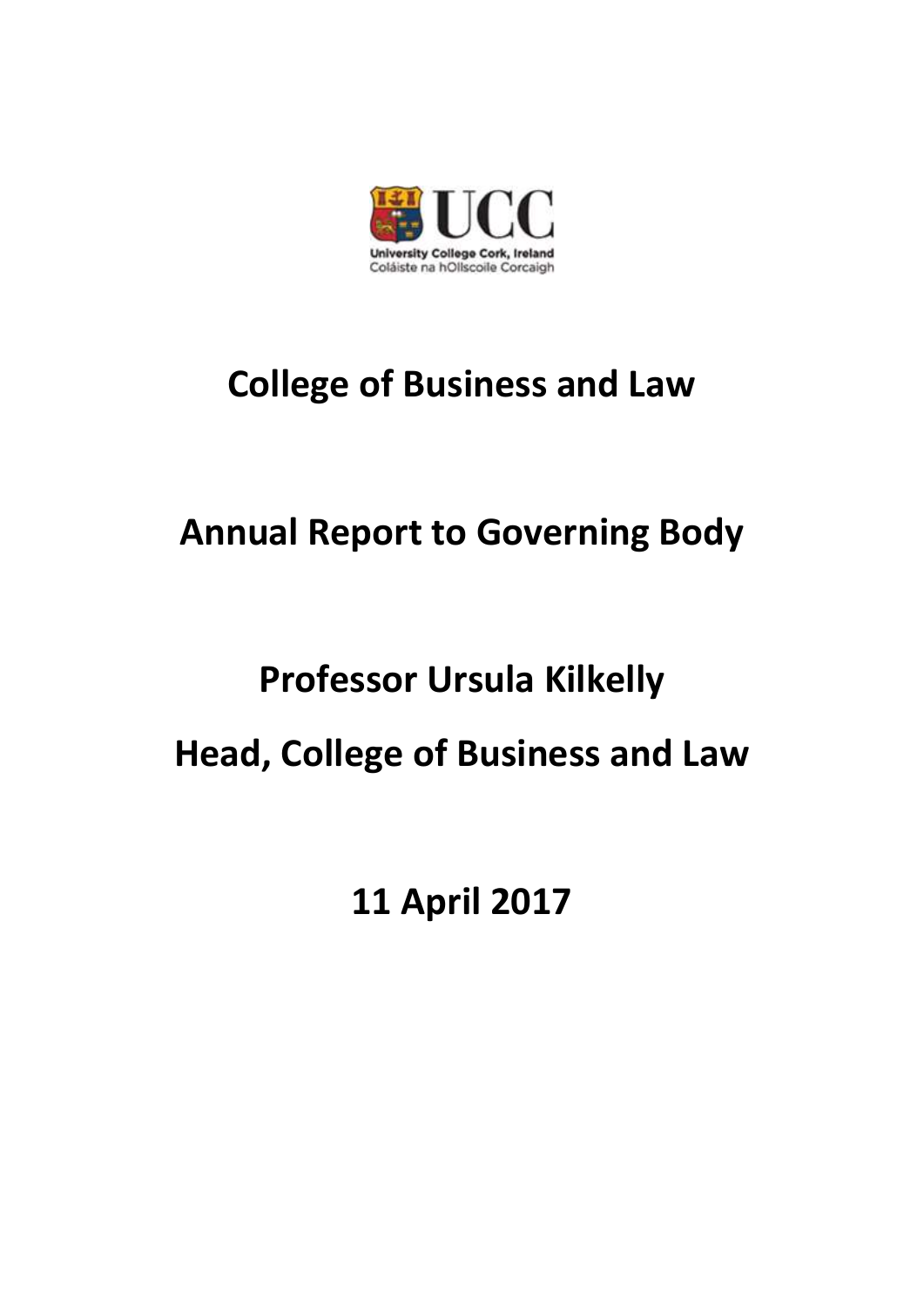#### **1. Introduction**

The College of Business and Law is pleased to present its annual report to Governing Body.

The College is unique in having two Schools - the School of Law and the Cork University Business School (CUBS). The latter comprises four business departments – Economics, Accounting, Finance and information Systems, Food Business and Development and Management and Marketing. The Department of Government is currently also in CUBS although a separate process is underway to support the reassignment of the Department to the College of Arts, Celtic Studies and Social Sciences where it is expected to join the School of Sociology and Philosophy. In line with the College Rules, newly revised Rules must be adopted in June 2017 and there is a process currently underway that takes into account the operation of the existing Rules, the demands of the Principal Statute and the imperatives created by international accreditation.

Since the College Rules came into force in December 2014, the College and its Schools have been transitioning to the new structures. This period has seen unprecedented change with new appointments, the creation of new roles and ways of working and a building momentum around the goals of achieving international accreditation and higher world rankings. In addition, the College has supported the achievement of University objectives, including the acquisition of IMI and leadership in Entrepreneurship. It has also continued to deliver on the day-to-day priorities of providing an excellent learning experience for our students, creating research and knowledge and engaging externally with impact. The section that follows summarises the College's main achievements in 2016 and the report then sets out the three main challenges foreseen. The appendices contain supplementary information on student data and recruitment; internationalisation; programme development; teaching and learning; research; staffing; finance and the specific issues of entrepreneurship, IMI integration and CUBS accreditation.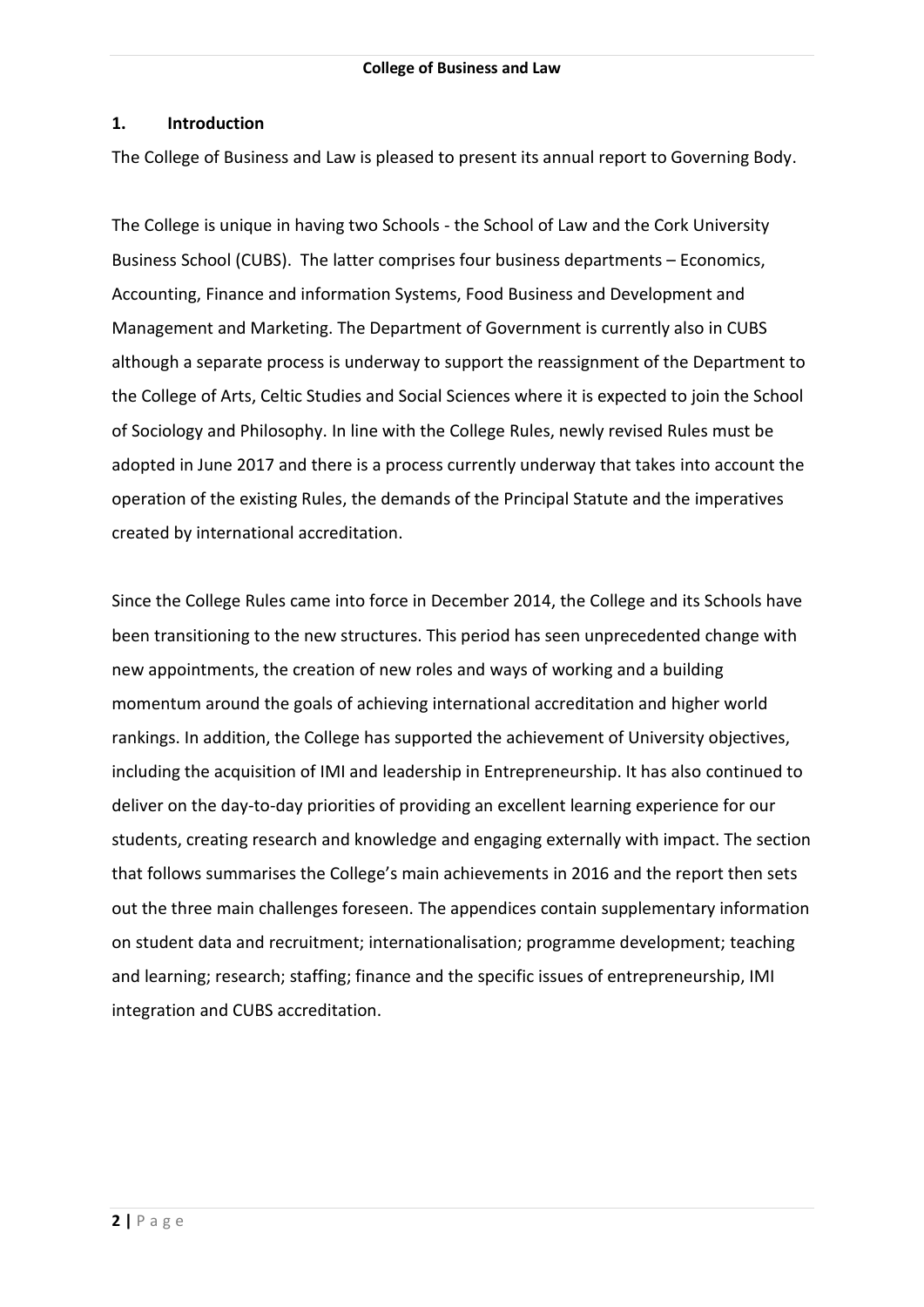#### **2. Overview of Achievements in 2016 - A dynamic environment of change and growth**

For the College of Business and Law, 2016 has been a year of very significant growth and change. Our two newly established Schools – the Cork University Business School and the School of Law have begun to make their institutional mark as strong, branded Schools with a clear identity and purpose, and as the Schools have consolidated, the role of the College has also changed. The foundations for the restructured College, effected in December 2014, were reported last year. 2016 saw the implementation of these new structures and the realisation of a number of the baseline objectives towards an accredited Business School and an internationally top ranked School of Law. We continued to deliver on University priorities – like increased international recruitment for example – and, in addition, lead University strategy in a number of key areas including the acquisition of the Irish Management Institute and assuming leadership for Entrepreneurship at University level in collaboration with key stakeholders.

#### **In the development of CUBS**, the following key strategic developments were notable:

- Ten professorships were successfully filled in the single biggest recruitment exercise undertaken by the University;
- The old Cork Savings Bank, Lapps Quay, Cork, was acquired by UCC for development as a centre for executive education;
- Substantive engagement was undertaken with AACSB regarding accreditation of the Business School with significant baseline work achieved in support of accreditation, including establishing required Assurance of Learning processes for CUBS programmes;
- A new branding and digital platform was developed and launched.

**In the School of Law,** the following achievements were notable**:**

- Law retained its position in the Top 150 Law Schools in the world according to QS (increasing its performance in all areas);
- New postgraduate programmes were introduced, namely the LLM Marine and Maritime Law, in collaboration with the Irish Naval Service, and the LLM Environmental and Natural Resources Law;
- The establishment of the Centre for Environmental Law served to consolidate Law's international reputation in this area. Two international appointments and a newly acquired partner – Wuhan Law School in China (ranked  $3^{rd}$  and  $1^{st}$  for environmental law) - provides further evidence of this reputation;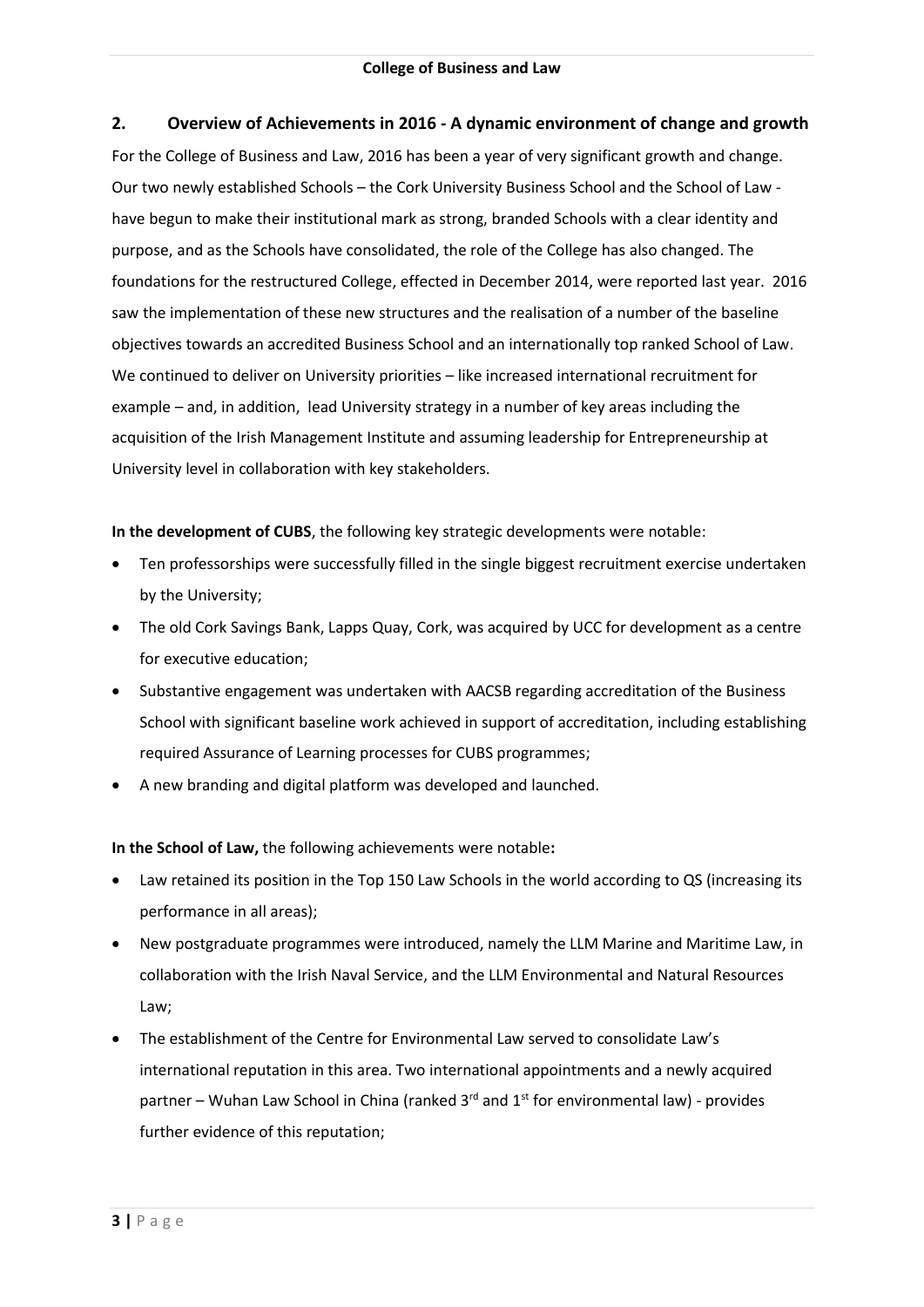- A hugely successful Research Quality Review found, inter alia, the Law PhD programme to be world class and success in the acquisition of prestigious funding – IRC, NUI - continued;
- Law has piloted a compulsory module for all first years on 'Bystander Intervention'. Initial feedback has been hugely positive. The pilot has already been identified as a leadership initiative in the sector and is currently being evaluated;
- Sustained engagement and deep collaboration with the professional bodies continued throughout the year including a number of CPD events and adjunct judicial appointments;
- The administrative function in the School was restructured, with new appointments to support the School's strategic activities in alumni, development and communications.

**At College level**, the following developments were notable:

- The College played a key role in the acquisition of IMI as a wholly owned subsidiary of UCC and has been leading the academic integration of IMI in recent months;
- Recruitment of a new College Research Manager has paid dividends in the support of staff seeking to engage in funded research and collaborative research and publication activity.
- Innovation in student recruitment and engagement continued, including international student recruitment.
- The first year and postgraduate intake continued to increase, with sustained growth in international student registrations and award winning postgraduate programmes.

#### **3. Challenges – Recognition, Growth and IMI**

Against the backdrop of this significant success, three challenges have been identified for 2017 and onwards:

1. **International accreditation and recognition:** the achievement of international accreditation and higher world rankings are key strategic priorities for the Schools in the College. For CUBS, achieving AACSB accreditation is an essential, major strategic priority that will require investment in the accreditation team, flexibility from the University and a degree of autonomy in resourcing and student intake for example. For the School of Law, our excellent performance needs to improve further in the dissemination of research, innovation in our programmes and international recruitment to enable our return to the Top 100 QS subject rankings. For CUBS, the formal and onerous process of achieving international accreditation requires dedicated processes and resourcing. For Law, the challenge is more nebulous but best captured as a concerted strategy of internationalisation, consolidation and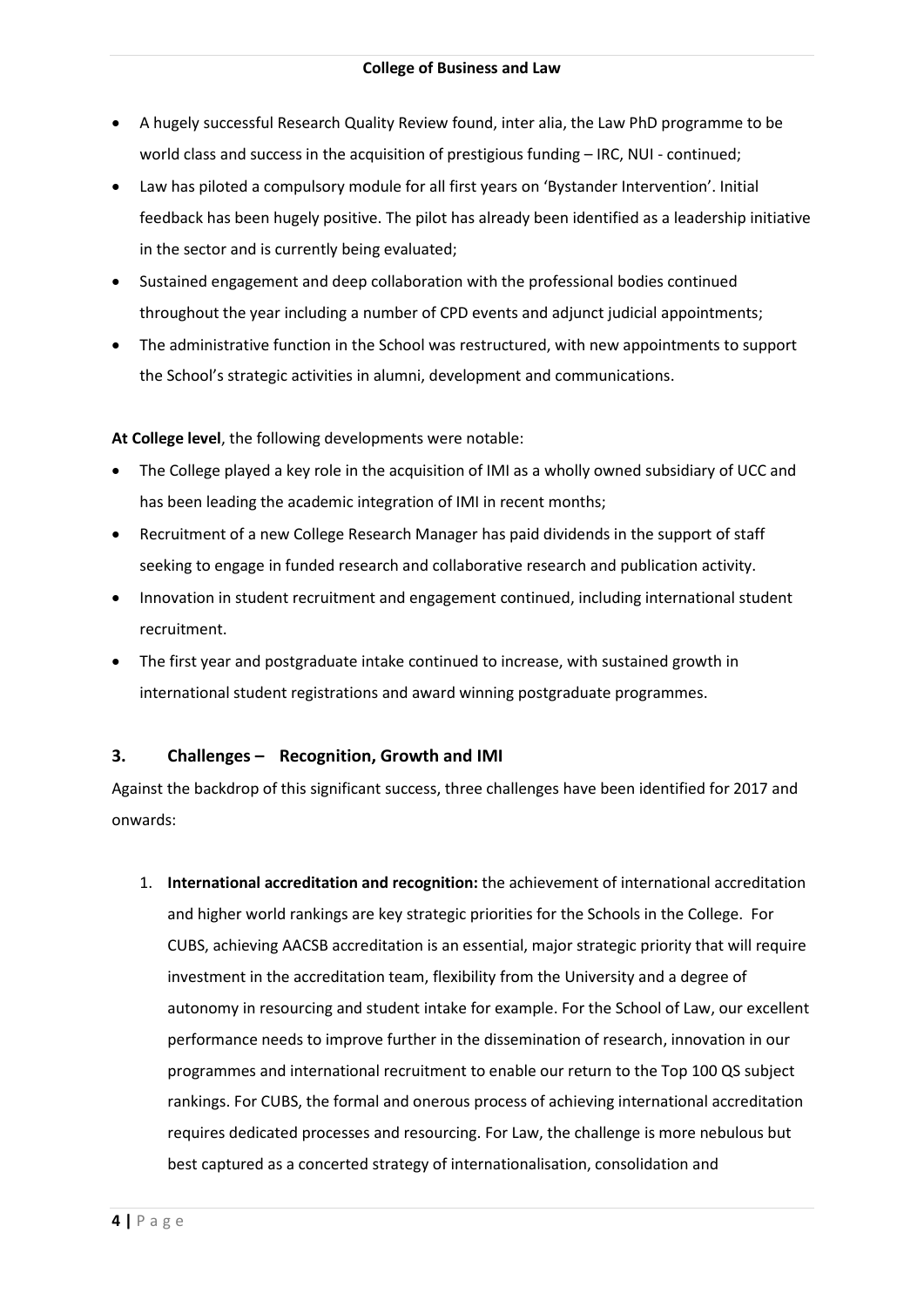communication of our success. There is a significant workload associated with these goals and enabling the engagement of staff, already stretched by day-to-day priorities, is a challenge.

- 2. **Building on Success** linked to the achievement of accreditation and recognition, the international success of both Schools depends on ensuring that they can avail of and/or acquire the necessary resources, autonomy and support. The CUBS Business Plan was approved by UMTO in 2016 to include the funding of major capital investment and further senior staffing. The identification of a suitable site/building is well underway. Law is also developing a donor/philanthropy strategy to support student development, key professorial appointments and a modern infrastructure to match its ambition as the leading Law School in Ireland and a globally ranked Top 100 Law School. This will require the provision of dedicated fund-raising expertise. Modern facilities are essential to deliver quality education and an enhanced student experience and yet in the interim, increased student and staffing FTEs mean that both Schools endure space shortages and are challenged by poor infrastructure. The credibility of the College and its Schools rests on being able to sustain quality in the period prior to new capital projects being complete.
- 3. **Maximising the IMI merger**: Since the start of the relationship with IMI in 2009, the College of Business and Law has provided substantial administrative and academic support to the IMI. In the last two years, the College was part of the leadership team that delivered on the acquisition completed in 2016. Making the merger a success is now a key University objective and a priority for the College of Business and Law, CUBS in particular. Priorities include maximising synergies and exploring benefits to the University in the context of IMI's professional contact base and reach and UCC's wide ranging disciplinary excellence, research capability and academic spread. The College is committed to leading the academic integration of the IMI and to facilitating and leveraging the advantages and opportunities associated with making the merger a success. The challenges of integration should not be underestimated however. While considerable work has already been accomplished in streamlining academic processes in line with UCC's requirements, capturing the imagination of University staff is essential to ensure that the full opportunity for delivering new joint programmes and other academic initiatives in Dublin and Cork is delivered. A dedicated integration team of College staff and CUBS staff in particular is required to optimise and leverage full advantage of the IMI merger.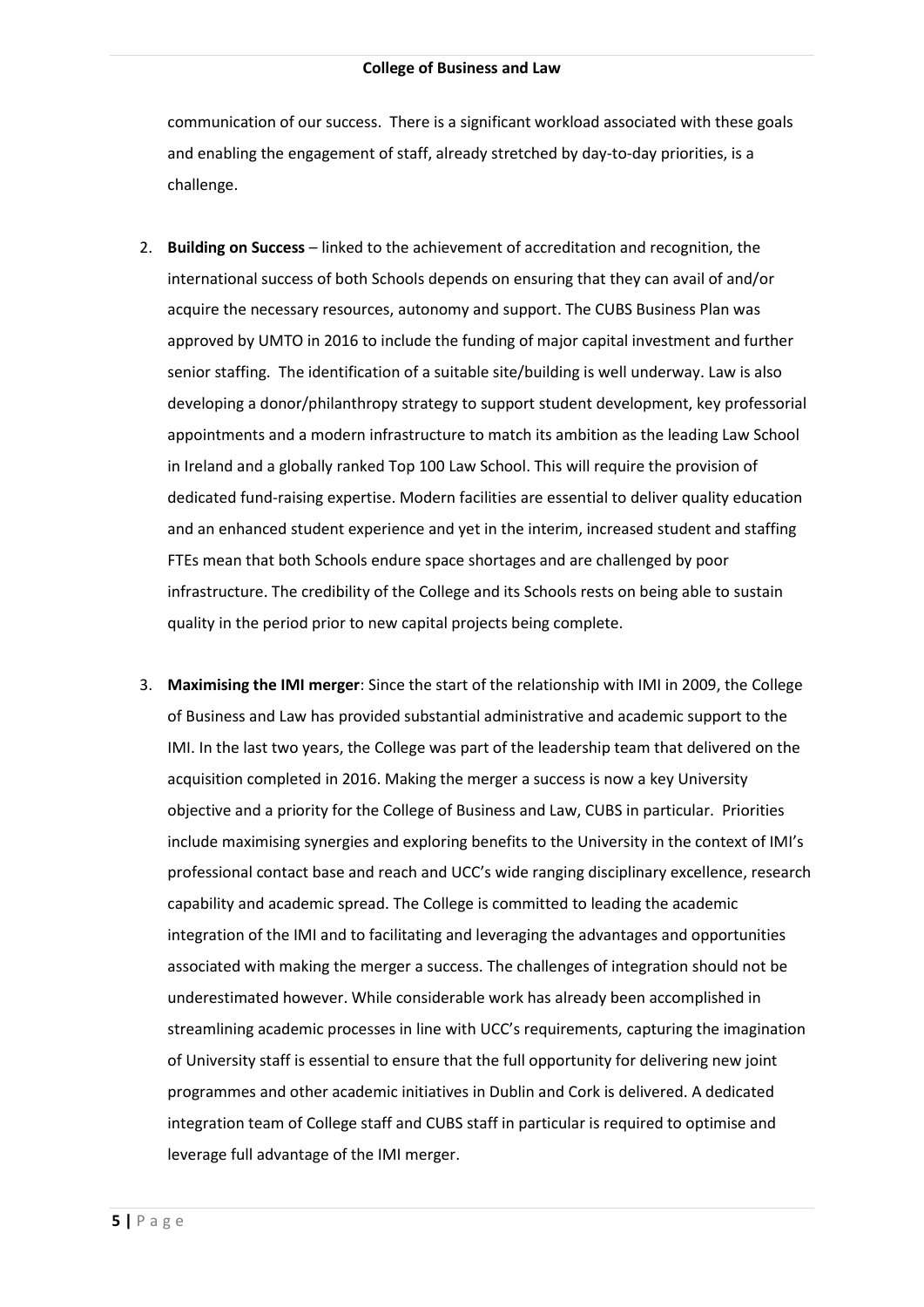#### **APPENDICES**

- **1. Student Data and Recruitment**
- **2. Internationalisation**
- **3. Programme Development**
- **4. Teaching and Learning**
- **5. Research**
- **6. Staffing**
- **7. Finance**
- **8. Entrepreneurship**
- **9. Accreditation**
- **10. IMI**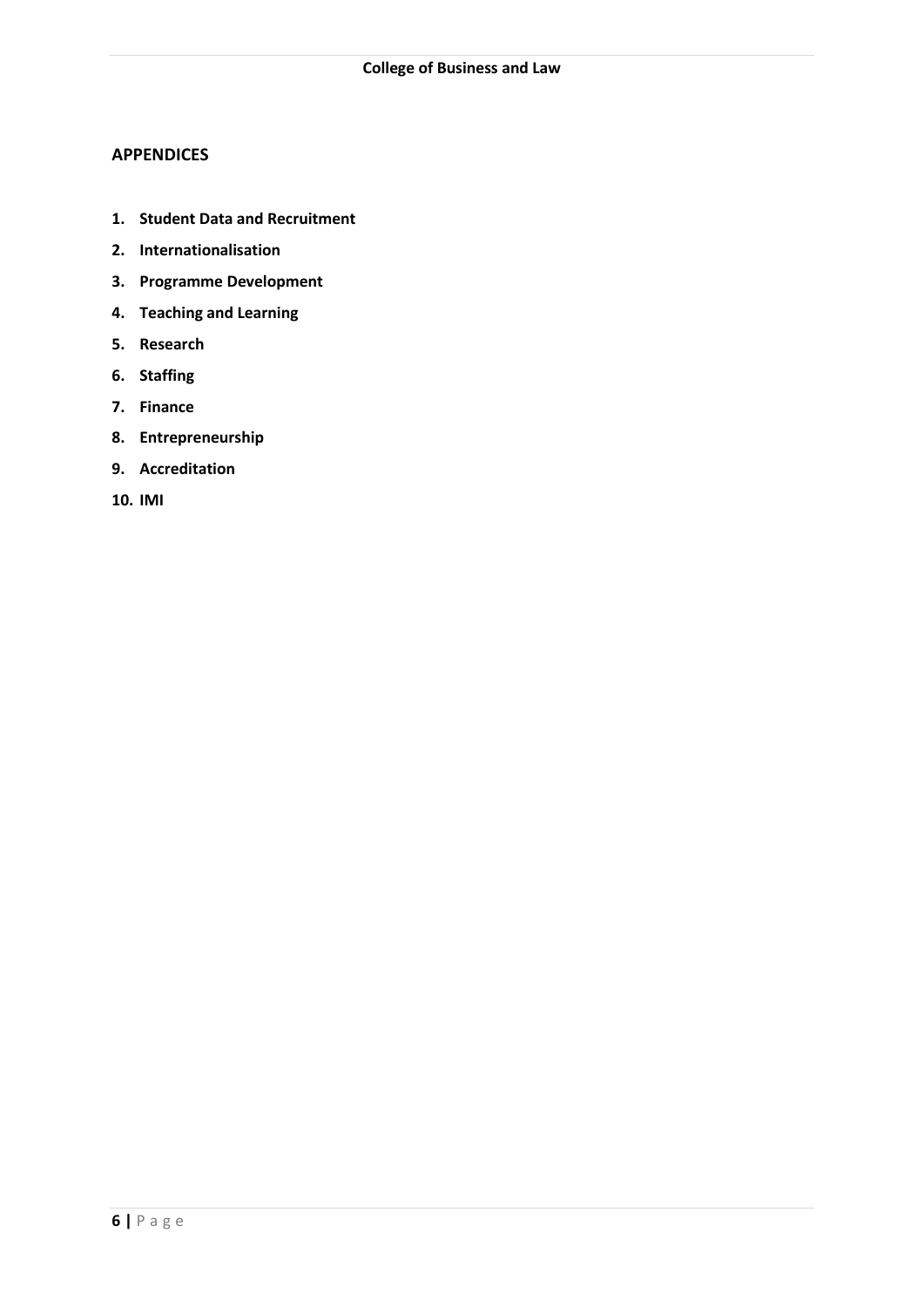#### **1. Student Data**

The College has demonstrated continued growth in demand and student numbers at undergraduate and postgraduate levels in recent years. Figure 1 details the significant increase in student FTEs, especially since 2014/2015.

> 152.5 Research Students

#### **Figure 1 Student FTEs – 2012-2016**

| Year         | 2012/13 | 2013/14 | 2014/15 | 2015/16 | 2016/17 |
|--------------|---------|---------|---------|---------|---------|
|              |         |         |         |         |         |
| <b>UG</b>    | 2,996   | 2,926   | 3,036   | 3,169   | 3,362   |
|              |         |         |         |         |         |
| PG           | 1,030   | 1,094   | 1,063   | 1,002   | 1,114   |
|              |         |         |         |         |         |
| <b>Total</b> | 4,026   | 4,021   | 4,099   | 4,171   | 4,476   |

Crucially, the increased student intake has not impacted quality as demand for the programmes in both Law and Business has continued to grow. See the sustained level of first preferences in Figure 2 below. Key to this continued growth in student numbers is the activity of the College Student Recruitment and Liaison Officer, Ms Anne Wallace. A broad range of student recruitment and promotion activity was undertaken by Ms Wallace and members of academic and administrative staff in 2016. This included College representation at a number of events, including the Guidance Counsellor Conference hosted by UCC, Careers Fairs in Limerick, Kilkenny, Cork, Thurles, Carlow, Athlone and Killarney, attendance at the Zeminar event at the RDS in October aimed at TY students and attendance at the Business Studies Teachers Association of Ireland Conference in Kilkenny. Ms Wallace was also responsible for co-ordinating the College's contribution to the University Open Day, as well as the dedicated Law Open Day and the new CUBS Open Day.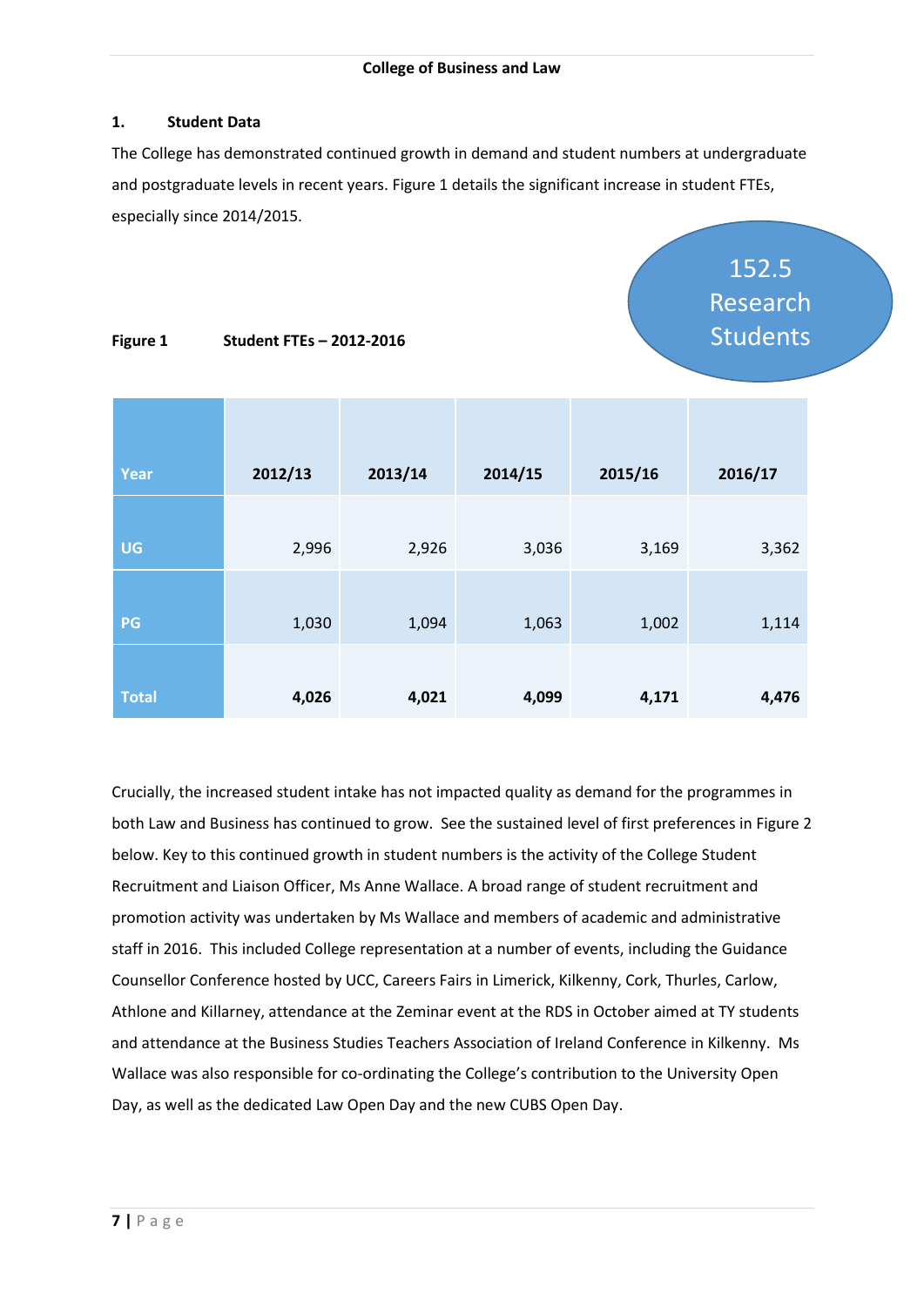#### **College of Business and Law**

In focusing on bridging the gap to University for secondary school students Ms Wallace organised a variety of events. She was the project lead for the inaugural Bank of Ireland TY Academy which was hosted by UCC from 25th-27th October. Approximately 80 students participated in this 3-day event where they had to solve a problem (preparing for life at 3rd level) using the Lean Canvas Methodology. With support from academic and administrative staff, Ms Wallace also organised the Law Academy (including an event for FETAC students), Commerce Taster sessions, the BComm International Showcase, the Finance Forum, the Law Open Day, BIS #MakeITWork and The National Student Enterprise Awards. This was a residential initiative where approximately 25 participants were involved in a range of activities both academic and social to support and develop their entrepreneurial endeavours.

| <b>CAO</b>             | <b>First</b>                           |      |        |          |      |      |          |
|------------------------|----------------------------------------|------|--------|----------|------|------|----------|
| <b>PROGRAMME</b>       | Preferences<br><b>EU Registrations</b> |      |        |          |      |      |          |
|                        |                                        |      |        |          |      |      | $2011 -$ |
|                        |                                        |      | %      |          |      |      | 2016 %   |
| Year                   | 2011                                   | 2016 | Change | $Mar-17$ | 2011 | 2016 | Change   |
| <b>Total Business*</b> | 882                                    | 1188 | 135%   | 1137     | 612  | 780  | 127%     |
| <b>Total Law</b>       | 286                                    | 347  | 121%   | 314      | 128  | 158  | 123%     |
| <b>College Total</b>   | 1168                                   | 1535 | 131%   | 1451     | 740  | 938  | 127%     |

\* includes programmes offered through CACSSS but resourced by CBL and programmes offered jointly with SEFS

#### **2. Internationalisation**

The College Internationalisation Committee, chaired by Mr Mike Murphy of CUBS (Management and Marketing), reviewed its membership and remit during the year to ensure the continued currency of its activity. Committee activity led by Mike Murphy, in collaboration with Anne Wallace, College Student Recruitment and Liaison Officer, can be seen to have contributed directly to increased international student registrations in the College especially at PG level.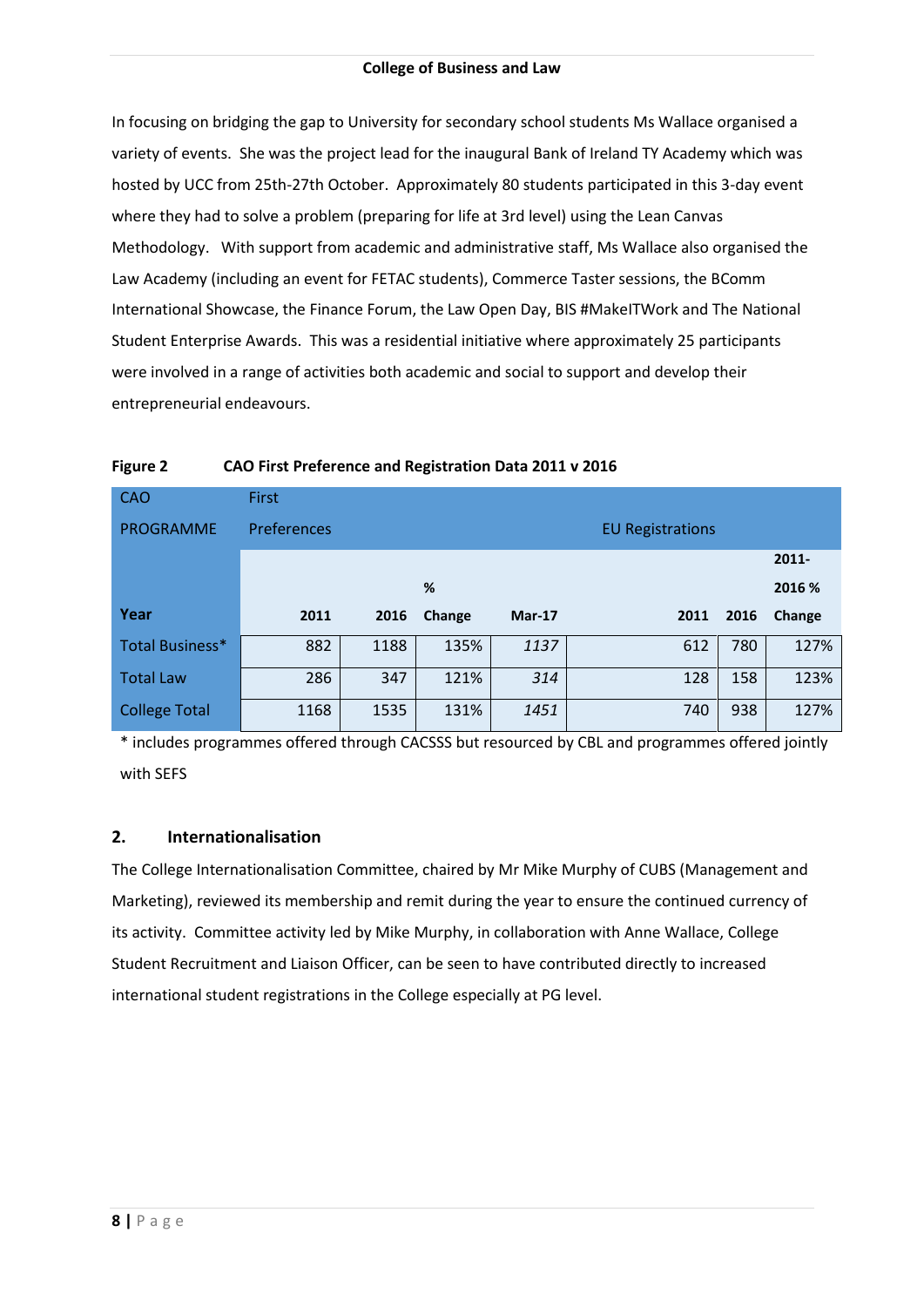#### **College of Business and Law**

| Year         | 2012/13 | 2013/14 | 2014/15 | 2015/16 | 2016/17 |
|--------------|---------|---------|---------|---------|---------|
| <b>UG</b>    | 77      | 86      | 86      | 84      | 91      |
| PG           | 56      | 53      | 75      | 93      | 111     |
| <b>Total</b> | 133     | 139     | 161     | 177     | 202     |

#### **Figure 3 International Students 2012-2016 (Economic Fee Headcount)**

#### **Figure 4 International Taught Postgraduate Registrations end October**

| Year      | 2012/13 | 2013/14 | 2014/15 | 2015/16 | 2016/17 |
|-----------|---------|---------|---------|---------|---------|
|           |         |         |         |         |         |
| <b>PG</b> | 32      | 33      | 49      | 62      |         |

In 2016, both Ms Wallace and Mr Murphy travelled on behalf of the College to education fairs in India where Mr Mike Murphy has also been particularly active in developing relationships with secondary schools. CUBS has taken responsibility for investing in market development in the Gulf States and the College has been active with institutions, agents and schools in the region having the desired effect on recruitment (see below Figure 5). Law and CUBS academic staff members have actively supported the Chinese market through visits overseas to develop existing and new relationships (e.g. the Head of College visited China twice in 2016). Overall, College marketing activities have been delivered in a very effective manner, in strong collaboration with the International Office and in association with the University's agency network.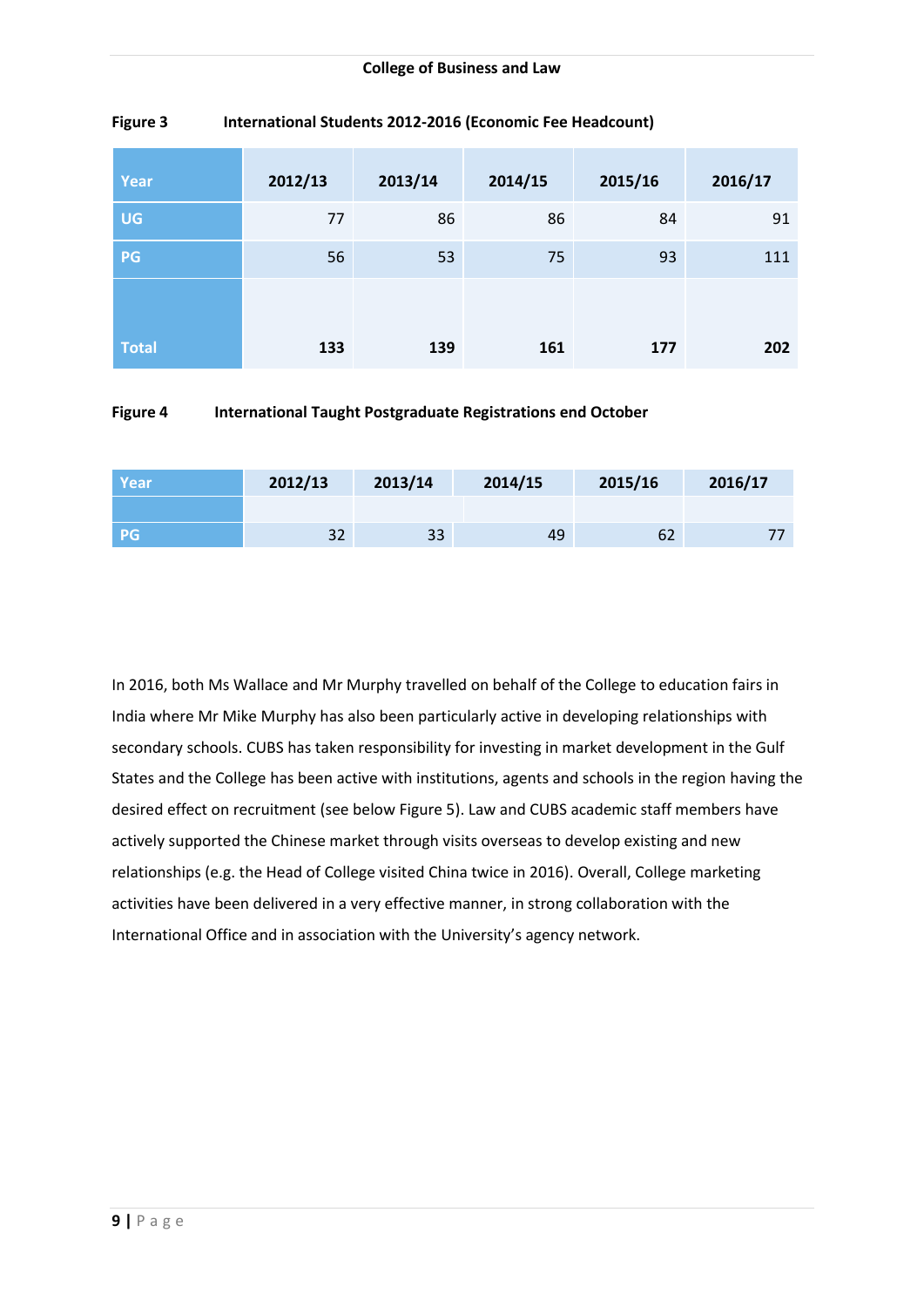|                              | 12/13        | 15/16 | 16/17 |
|------------------------------|--------------|-------|-------|
| <b>International Student</b> | 133          | 177   | 202   |
| (Economic Fee)               |              |       |       |
| Headcount                    |              |       |       |
| Students originating in      | $\mathbf 0$  | 3     | 20    |
| India                        |              |       |       |
| Students originating in      | $\mathbf{1}$ | 15    | 18    |
| <b>Gulf States</b>           |              |       |       |

#### **Figure 5 Increased International Student FTEs, especially from India and Gulf States**

Our learning indicates the following:

- Sustained growth in international student recruitment has arisen out of persistent target market visits, agency development activity and international partner interaction in 2016;
- Very significant opportunity has been noted from India for Ireland as an education destination due to changes in the international policies of the UK and US.

The College provided key international market support through the Committee and in association with the International office and Departmental/Schools. This collaboration is essential to a successful strategy.

There follows a status report of the different regions/countries:

- China: continuation and development of relationships with key Chinese partners, working closely with the Beijing office and Haibo Huang in Shanghai;
- India: significantly enhanced engagement with increased attendance at education fairs and a specific focus on academic visits to private International Baccalaureate secondary schools for marketing and promotion purposes;
- Gulf States: sustained activity in the region including fairs attendance, establishment of institutional relationships and visits to international secondary schools;
- USA: increased targeted marketing and promotional activity in association with UCC's US representative, strong programme of activity of international student exchange and work placement;
- India is seen as the most significant growth market in the next 5 years for both undergraduate and postgraduate activity;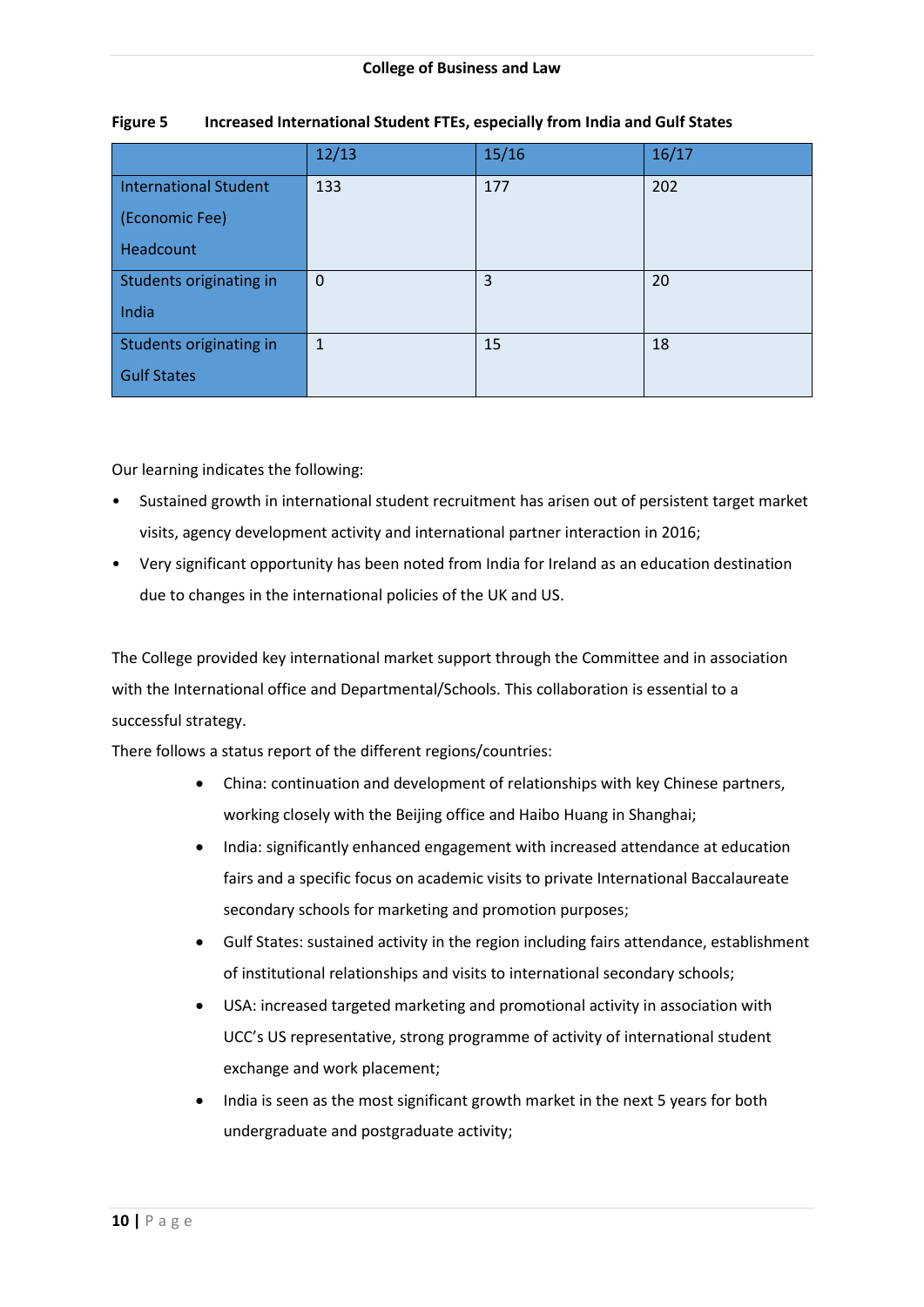- South America now being focused upon as an emerging market for College Programmes;
- An undergraduate foundation programme link has been established with Dublin International Foundation College (DIFC) which can be replicated with other providers internationally.

Key Issues which the Committee has identified for International Student Recruitment are:

- China is becoming more challenging to sustain student recruitment growth;
- Lack of guaranteed accommodation at UCC is a key concern for international applicants;
- Unchanged resourcing for visa processing staff internationally (delays in visa processing were experienced in a number of the target markets highlighted above);

• Lack of sufficient recognition and financing for staff willing to undertake international visits and promotion activity;

• Inability of certain UCC systems to report effectively on International Student Deposit payments.

#### **3. Programme Development**

#### *Cork University Business School*

At postgraduate level the School reviewed the MSc BIS with the result that two new successor/replacement programmes have emerged, namely the MSc Business Information and Analytical Systems and the MSc Information Systems Risk Management. The MSc Management and Marketing has experienced high levels of demand, especially from international students, due in particular to its placement element.

At the GradIreland Higher Education Awards in early 2017 the MSc Information Systems for Business Performance was name Postgraduate Course of the Year in Computer Science and IT whilst the MSc Corporate Finance was awarded Postgraduate Course of the Year in Business, Finance and Management.

The new level 9 executive education programme – the MSc in Healthcare Leadership – was launched by CUBS in collaboration with the College of Medicine and Health in 2016/2017 and further associated programmes are expected to come on stream health information systems in 2017/2018.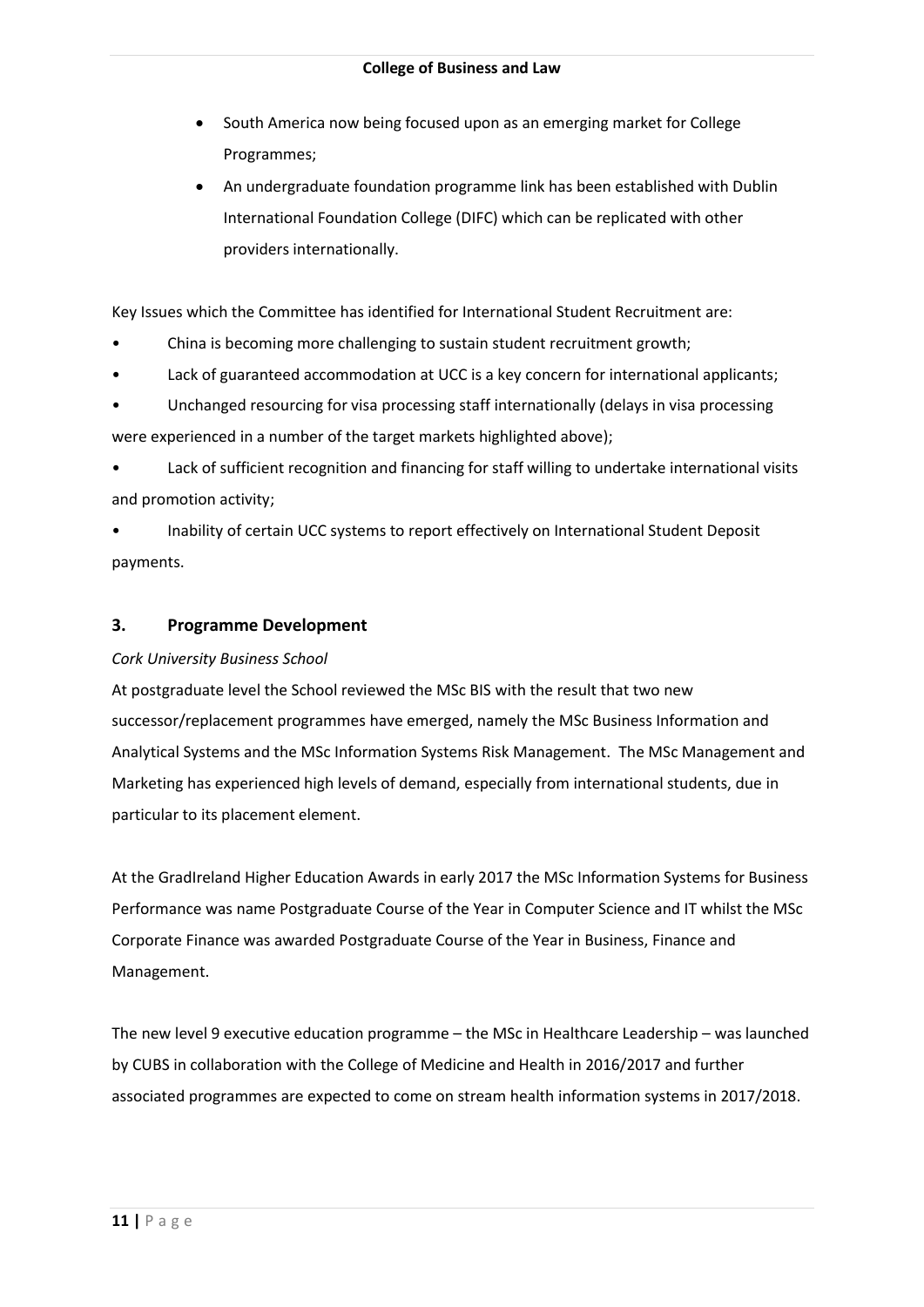#### *School of Law*

Streams for undergraduate entry to the School of Law changed substantially in 2016. Entry routes for the BCL, BCL (Clinical) and BCL (International) were rationalised into one common entry point through BCL (Pathways). In addition, the BCL (Law with Business) came on stream. The First preferences demand ratio for the BCL (Law with Business) was particularly high at 5.3.

At postgraduate level the School introduced two new LLM programmes: LLM Marine and Maritime Law and LLM Environmental and Natural Resources Law. Both programmes capitalise on the unique infrastructure in Cork in the context of environmental, marine and maritime activities and resources but very much in an international context.

#### **4. Teaching and Learning**

The College Teaching and Learning Committee, chaired by Prof Mary McCarthy, is a dynamic and influential committee. It has driven a number of new initiatives to enhance the teaching and learning agenda of the College, establishing an annual workshop now in its second year. The inaugural workshop took place in April 2016 addressed two case studies "Case Based teaching with Large Class Sizes" and "The Child Law Clinic".

| Theme                                    | Activity                                        |
|------------------------------------------|-------------------------------------------------|
| Integrating Technology into Teaching and | Focus of the Annual CBL T&L Conference:<br>a)   |
| Learning:                                | Title 'Gaming and Video as Teaching Tools'      |
|                                          | to take place on April 7th, 2017.               |
|                                          | Teaching and Learning Research Grant -<br>b)    |
|                                          | €1,500 awarded to Dr Michelle Carr to           |
|                                          | conduct a study on Transforming Students        |
|                                          | into Active Learners: Using Clickers to         |
|                                          | Enhance Student Engagement &                    |
|                                          | Performance.                                    |
| Understanding Student Attendance and     | Research led by student representative on<br>a) |
| Participation                            | committee, Ms Kayleigh O'Sullivan, and          |
|                                          | supported by Dr Noel Wood that examines         |
|                                          | factors that could enhance student              |
|                                          | engagement.                                     |

During the year the Committee concentrated on three themes: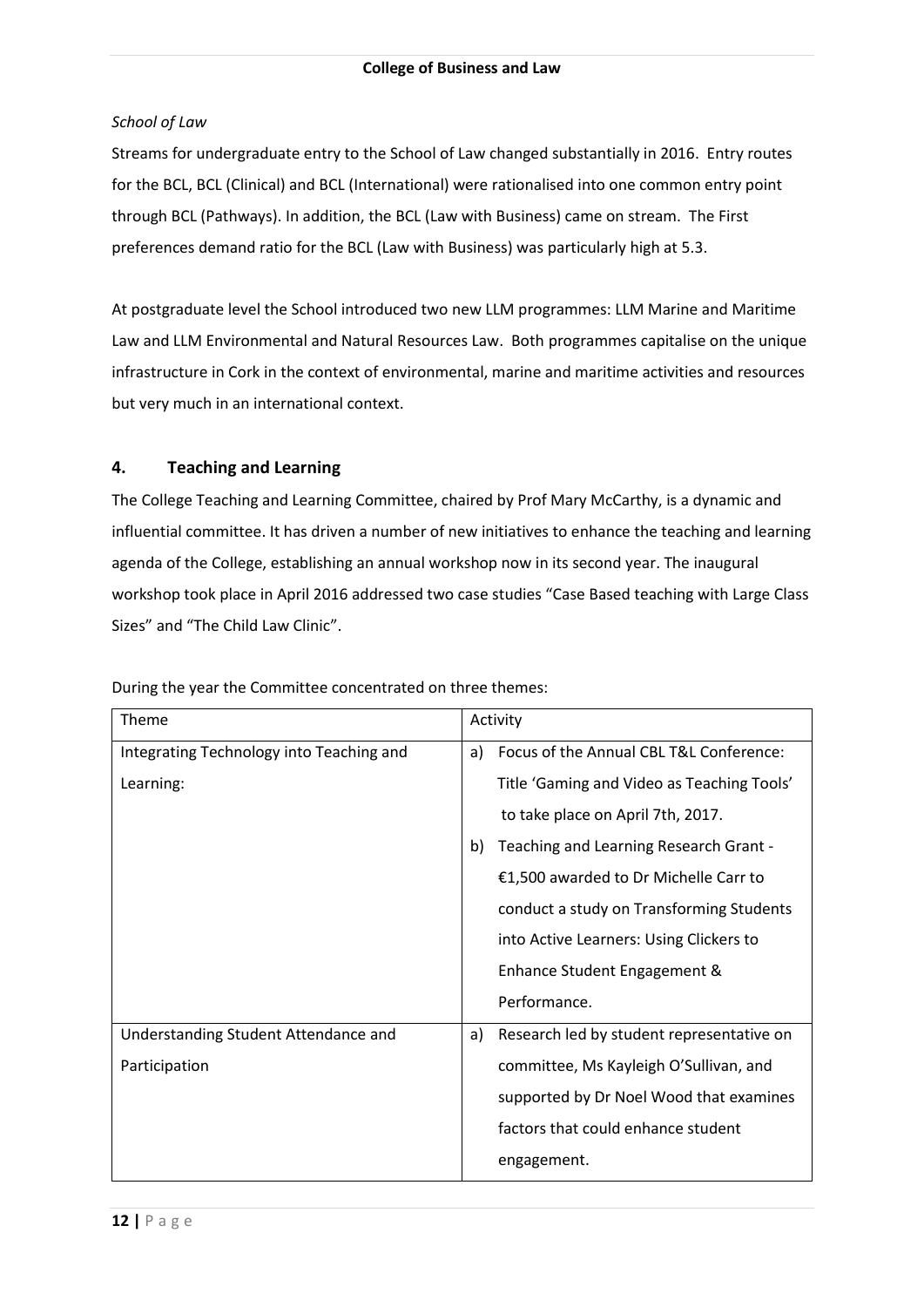|                                 | A pilot study is currently under way in the<br>b) |
|---------------------------------|---------------------------------------------------|
|                                 | School of Law to evaluate the impact of           |
|                                 | recording attendance by 1 <sup>st</sup> years at  |
|                                 | tutorials.                                        |
| <b>Flexible Learning Spaces</b> | An application was submitted by Dr Niall          |
|                                 | Duggan to the UCC Next Generation Learning        |
|                                 | Spaces for Funding.                               |

#### **5. Research**

The research landscape of the College of Business and Law is beginning to change, quite considerably. Law has always had a strong, research profile to international standard and this was confirmed by the RQR in 2016. Consolidation of the research success evident in certain areas of CUBS is now beginning to be realised including through the leadership of the newly appointed professorial team who have taken on strong leadership roles in this area.

Increased research output and performance is being supported in particular by the appointment of a College Research Manager, Dr Sean Lucy, in 2016 and by the leadership in the College Research Committee of Professor Siobhan Mullally, in CUBS of Prof Fred Adam and in Law of Prof Owen McIntyre.

All of this leadership has delivered the following:

- Early career researchers support and strategy for development;
- Resources for strategic research support funding from the College Early Career Faculty Research Fund and School Development Fund supports research activity;
- Continued development of PhD research training and post-doc opportunities;
- Development of clusters research networks in health and sustainability have been established (planned for in 2016, established in early 2017);
- Development of research infrastructure within the College;
- The new professional appointments in Business have promoted new cross and interdisciplinary research initiatives in the fields of health, food and sustainability;
- A College Research Support Workshop Series, building on the Graduate School Seminar Series, has been established with monthly sessions on publishing, funding, networking etc.;
- Development of capacity to secure significant research funding and to support emerging research leaders;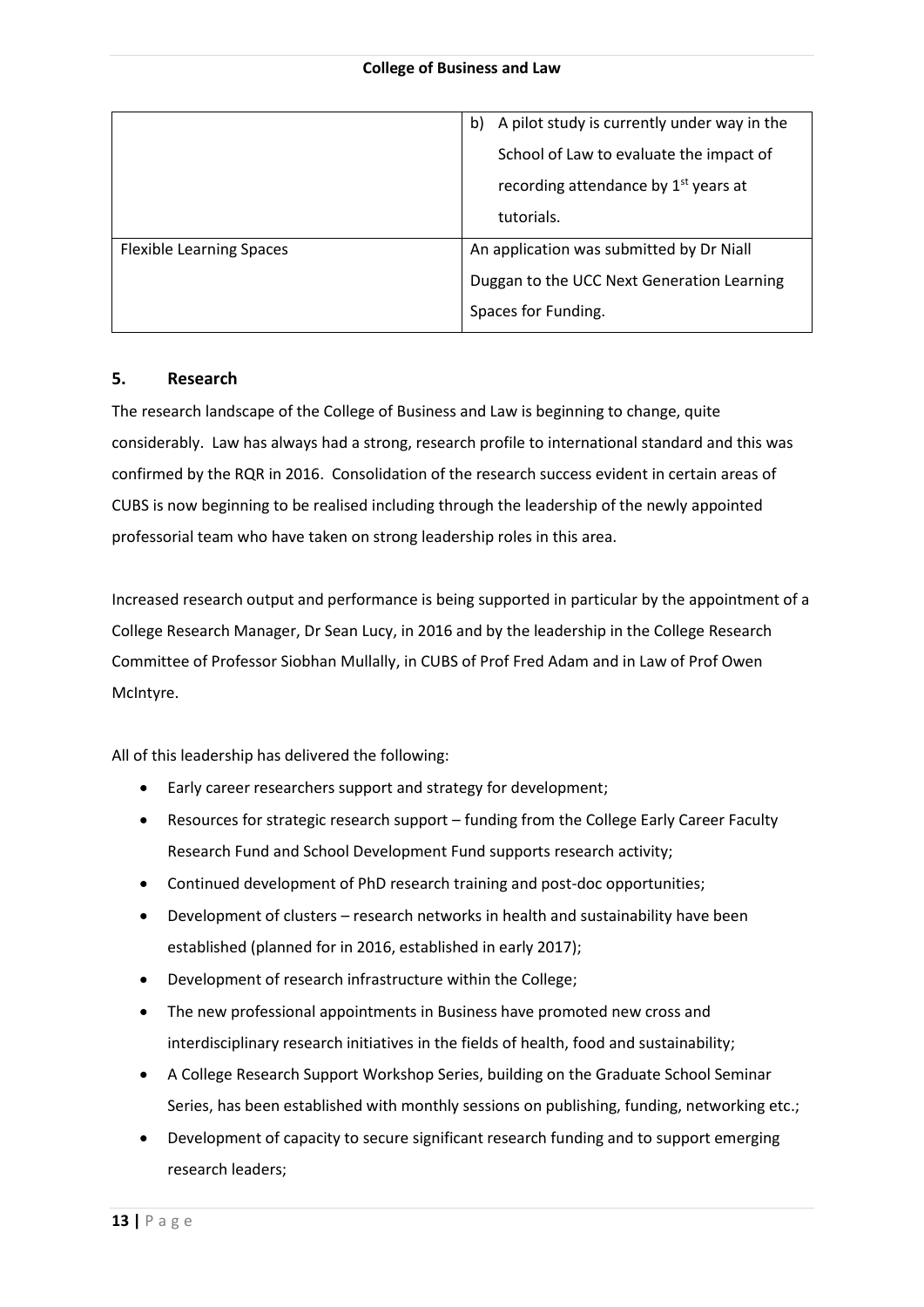- A CUBS staff mentoring programme has been established to support staff in their careers and reach higher levels of research excellence;
- A Law Research Strategy with emphasis on research clusters and themes, research dissemination and support for international engagement was adopted in 2016.

Research Income has shown consistent growth over the last five years, with a particular spike in 2013 related to the awarding of funding for the Governance Risk and Compliance Technology Centre (GRCTC). This large grant aside, the funding achieved from 2014 onwards is at a strong and sustainable level. The following breakdown of key sources of income for 2016 may be of interest: Enterprise Ireland 34%; European Union 23%; Irish Research Council 10%; Horizon 2020 8%. Further growth is expected in 2017 given the improved research supports now in place.

| Year                                                 | 2012    | 2013      | 2014      | 2015      | 2016      |
|------------------------------------------------------|---------|-----------|-----------|-----------|-----------|
| <b>Total amount</b><br>awarded                       | 919,793 | 7,330,064 | 2,318,946 | 1,522,909 | 2,777,357 |
| % of Overall<br><b>University</b><br><b>Research</b> | 2%      | 7%        | 3%        | 1%        | 3%        |
| <b>Awards</b>                                        |         |           |           |           |           |

**Figure 6 Research Income 2012-2016**

Examples of current research projects include:

- Drs Ciara Heavin and Yvonne O'Connor from the Health Information Systems Research Centre (HISRC) received a grant from the Wellcome Trust for their CHASM Project (Consenting Health related data through Social Media);
- Prof Mark Hutchinson and Drs Celine McInerney and Mark Mulcahy were awarded the Health Service Executive funded project 'Long Term Resource Allocation and Funding in Primary and Social Care';
- Drs Celine McInerney (PI), Bernadette Power and Paul Deane received a grant from the Environmental Protection Agency for the 'Impact of Changes to European Union Emissions Trading Scheme on Competitiveness of Irish Industry' project;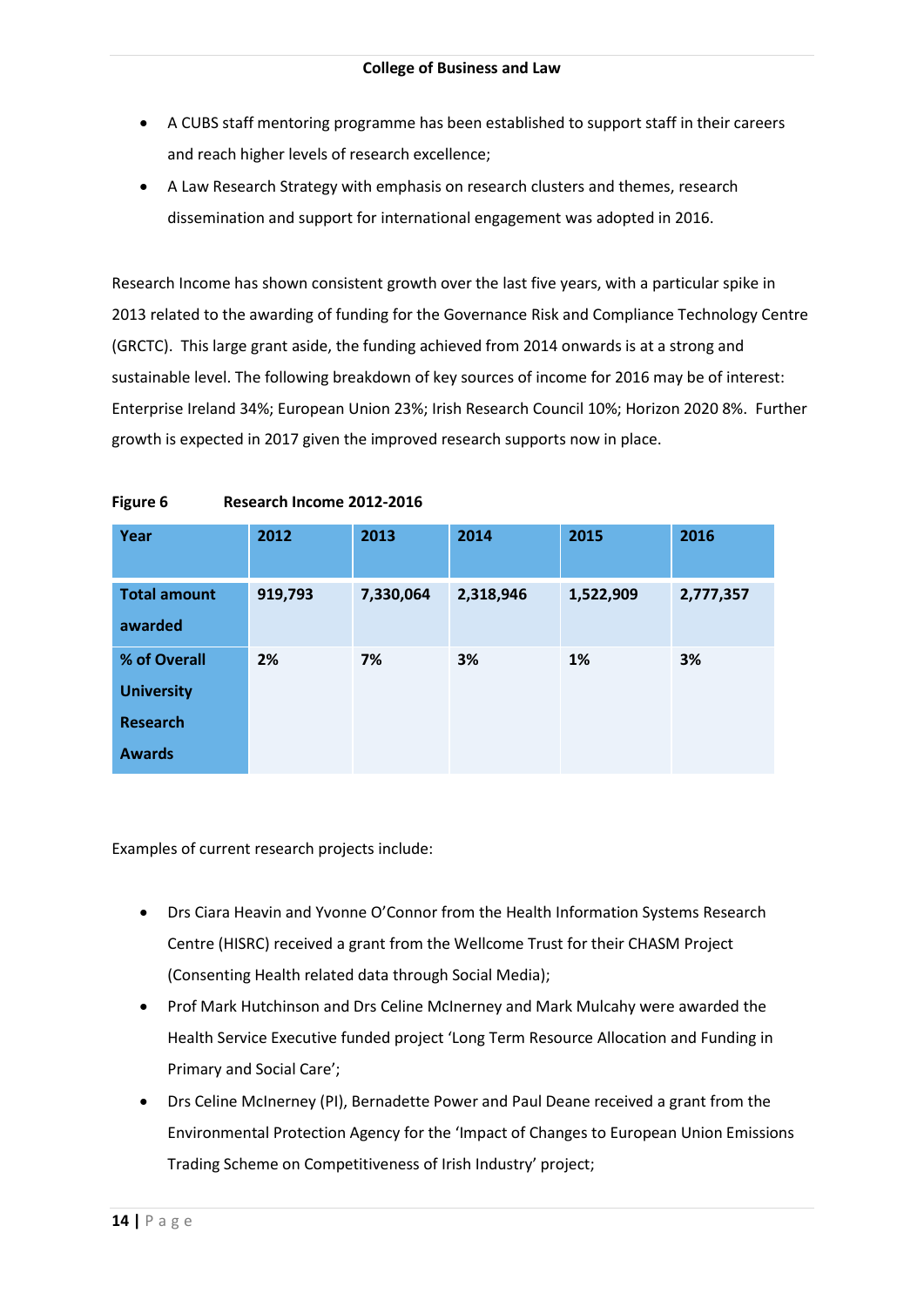Dr Conor O'Mahony of the School of Law is co-PI on a major project funded by European Commission entitled IDEA: Improving Decision for Children through Empowerment and Advocacy. This is a two-year, five country project which will deliver children's rights capacitybuilding training to professionals in the child protection sector during 2017-2018.

#### **6. Staffing**

The College of Business and Law has seen only very modest improvements in its staffing position in recent years as the following Figure indicates.

| <b>Date</b>            | <b>Dec-12</b> | <b>Dec-13</b> | <b>Dec-14</b> | <b>Dec-15</b> | <b>Dec-16</b> |
|------------------------|---------------|---------------|---------------|---------------|---------------|
| <b>Academic FTE</b>    | 142.54        | 139.64        | 140.82        | 141.09        | 147.81        |
| <b>Admin FTE</b>       | 47.65         | 46.65         | 43.55         | 43.35         | 46.45         |
|                        |               |               |               |               |               |
| <b>Total FTE</b>       | 190.19        | 186.29        | 184.37        | 184.44        | 194.26        |
|                        |               |               |               |               |               |
| <b>Total Headcount</b> | 199           | 196           | 194           | 193           | 201           |

**Figure 7 Staffing 2012 to 2016**

In general terms, staffing levels have, for well over a decade, dipped significantly below international norms as the student population of the College has grown substantially. Concerns around staff student ratios remains critical for the College. This is demonstrated in the staff student ratios in Figure 8.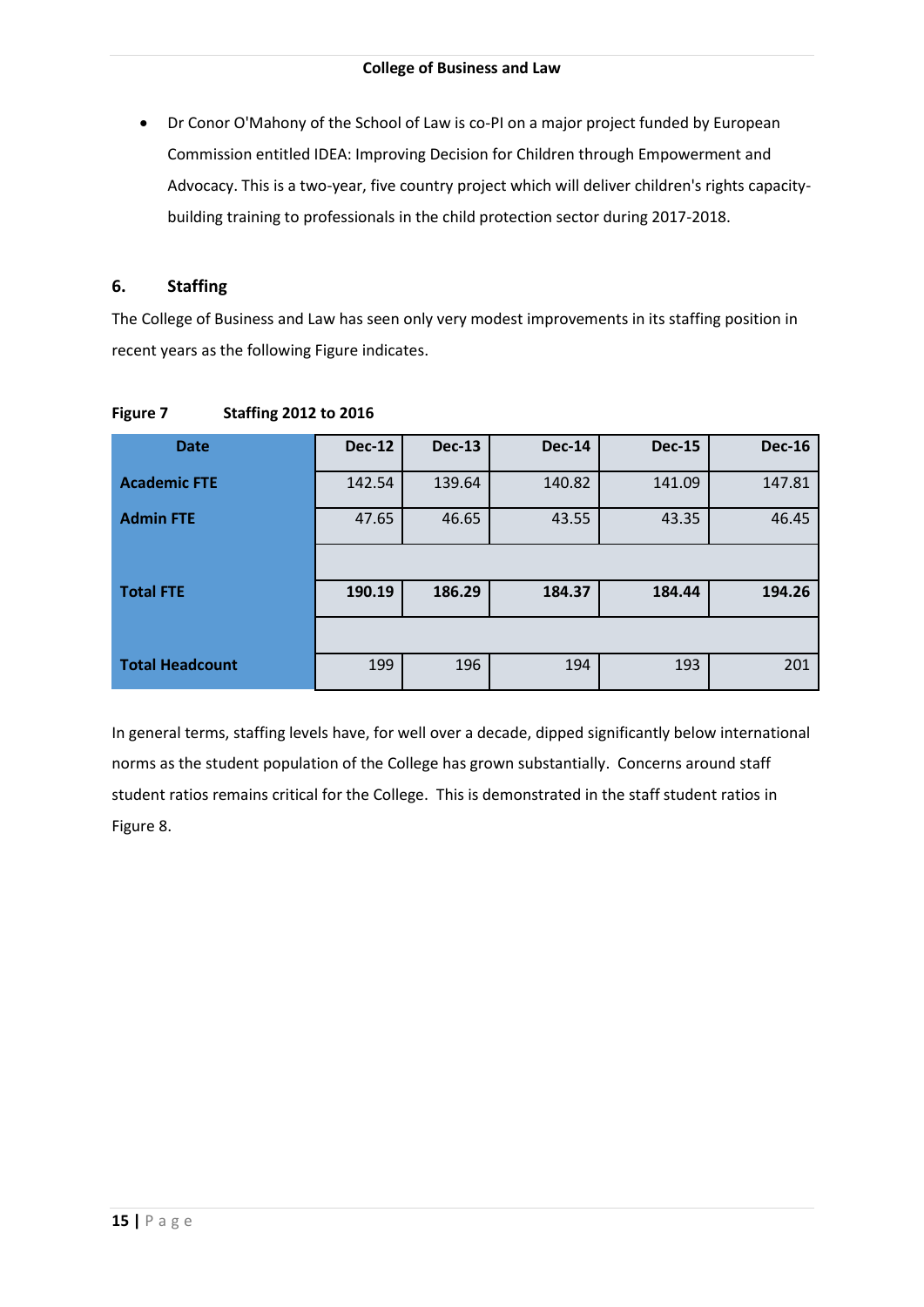#### **Figure 8 Staff:Student Ratios March 2017**

| <b>Accounting &amp; Finance</b>      | 40.65 |
|--------------------------------------|-------|
| <b>Business Information Systems</b>  | 32.78 |
| <b>Management and Marketing</b>      | 32.97 |
| <b>Government</b>                    | 21.59 |
| <b>Economics</b>                     | 31.23 |
| <b>Centre for Policy Studies</b>     | 29.97 |
| <b>Food Business and Development</b> | 21.39 |
| Law                                  | 31.17 |
| <b>College overall</b>               | 30.76 |

Traditionally, a very poor junior-senior ratio has been observed in the College. Some improvements are now discernible, achieved through success in internal promotion rounds and the appointment of the ten professors in CUBS (not all of whom were in place at the end of December 2016). Further professorial appointments – six additional professors will be appointed to CUBS in 2017 – will address this deficit further. See Figure 9.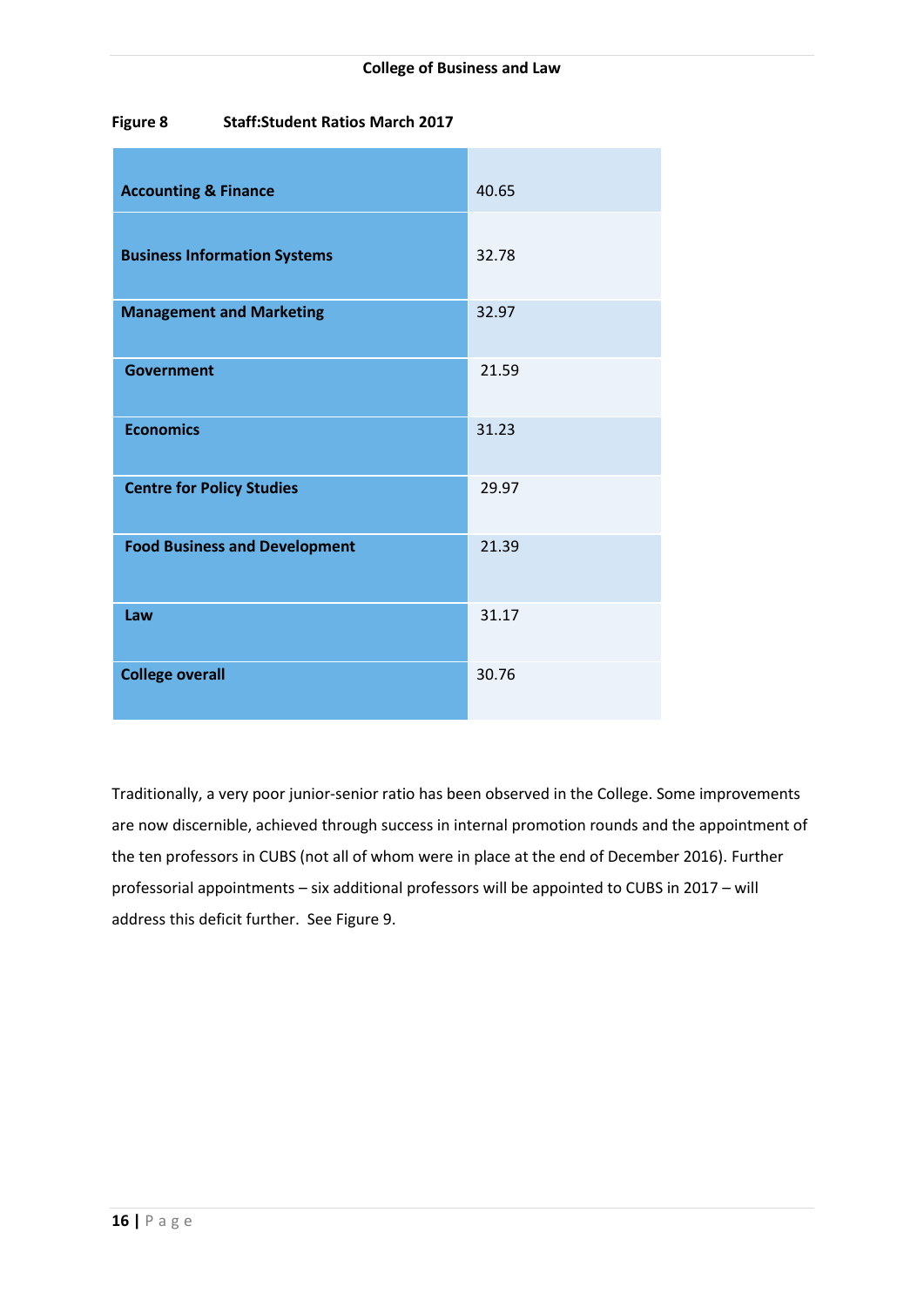

#### **Figure 9 Academic Staffing Profile – 31 December 2016**

Apart from increased staffing, especially at senior levels, the demands of AACSB accreditation for the Business School will require a new approach to staffing with the introduction of categories of staff with professional and practice orientations (in addition to academic). This will require a flexible approach on behalf of the University which is essential if accreditation is to be successful. The appointment of specialist professional staff will also be important to promote the quality of service delivery expected by accreditation bodies.

#### **7. Finance**

The College has demonstrated consistent growth in non-exchequer income in the past five years arising from increased international activity, sustained growth in postgraduate Taught Programmes and recalibration of fee structures (increased fees, notably in CUBS). The Business Plan for CUBS, approved by UMTO in 2016, supports the use of this income for capital and staffing investment. A similar plan is now being developed for Law, focusing on philanthropy and alumni/donor engagement.

Steady growth in non-exchequer income can be seen in the following Table, due to particularly strong increases in postgraduate (EU and International) recruitment.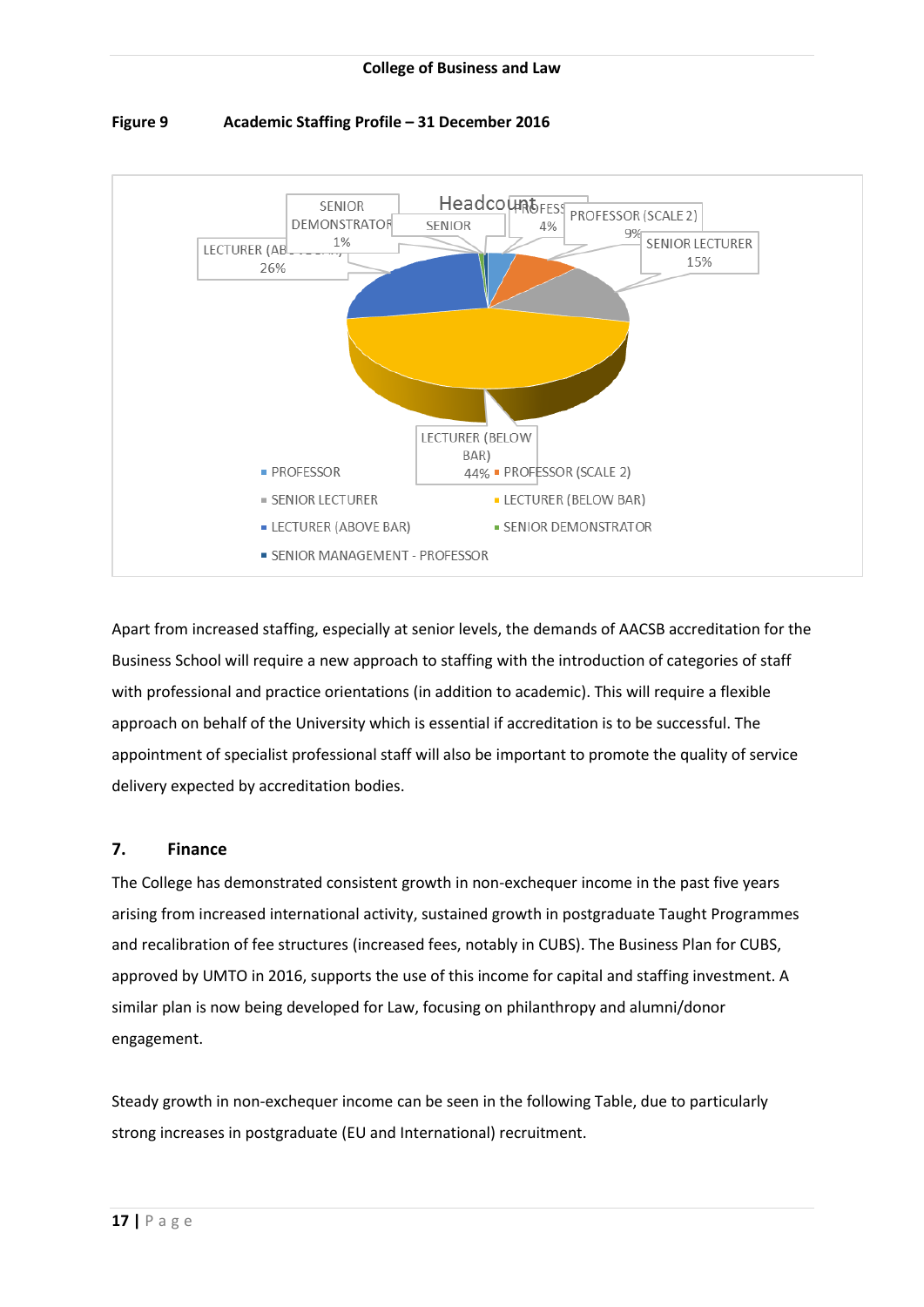| Figure 10 |  | Non Exchequer Income 2012 to 2016 (forecast) |
|-----------|--|----------------------------------------------|
|           |  |                                              |

| <b>Income</b>      | 2012/13   | 2013/14   | 2014/15   | 2015/16   | 2016/17         |
|--------------------|-----------|-----------|-----------|-----------|-----------------|
| stream             |           |           |           |           | <b>Forecast</b> |
| <b>Non EU</b>      | 1,008,153 | 1,026,139 | 1,162,791 | 1,276,594 | 1,509,241       |
| <b>UG</b>          |           |           |           |           |                 |
| <b>Non EU</b>      | 521,489   | 748,792   | 956,420   | 1,232,368 | 1,447,929       |
| PG                 |           |           |           |           |                 |
| JYA &              | 309,587   | 255,123   | 294,000   | 378,126   | 398,000         |
| <b>Early Start</b> |           |           |           |           |                 |
| <b>EU PG</b>       | 3,587,929 | 3,849,238 | 4,062,068 | 4,538,886 | 4,483,544       |
| <b>Adult</b>       |           | 356,475   | 360,627   | 436,100   | 325,000         |
| <b>Education</b>   |           |           |           |           |                 |
| <b>Total</b>       | 5,427,158 | 6,235,767 | 6,835,906 | 7,862,074 | 8,163,714       |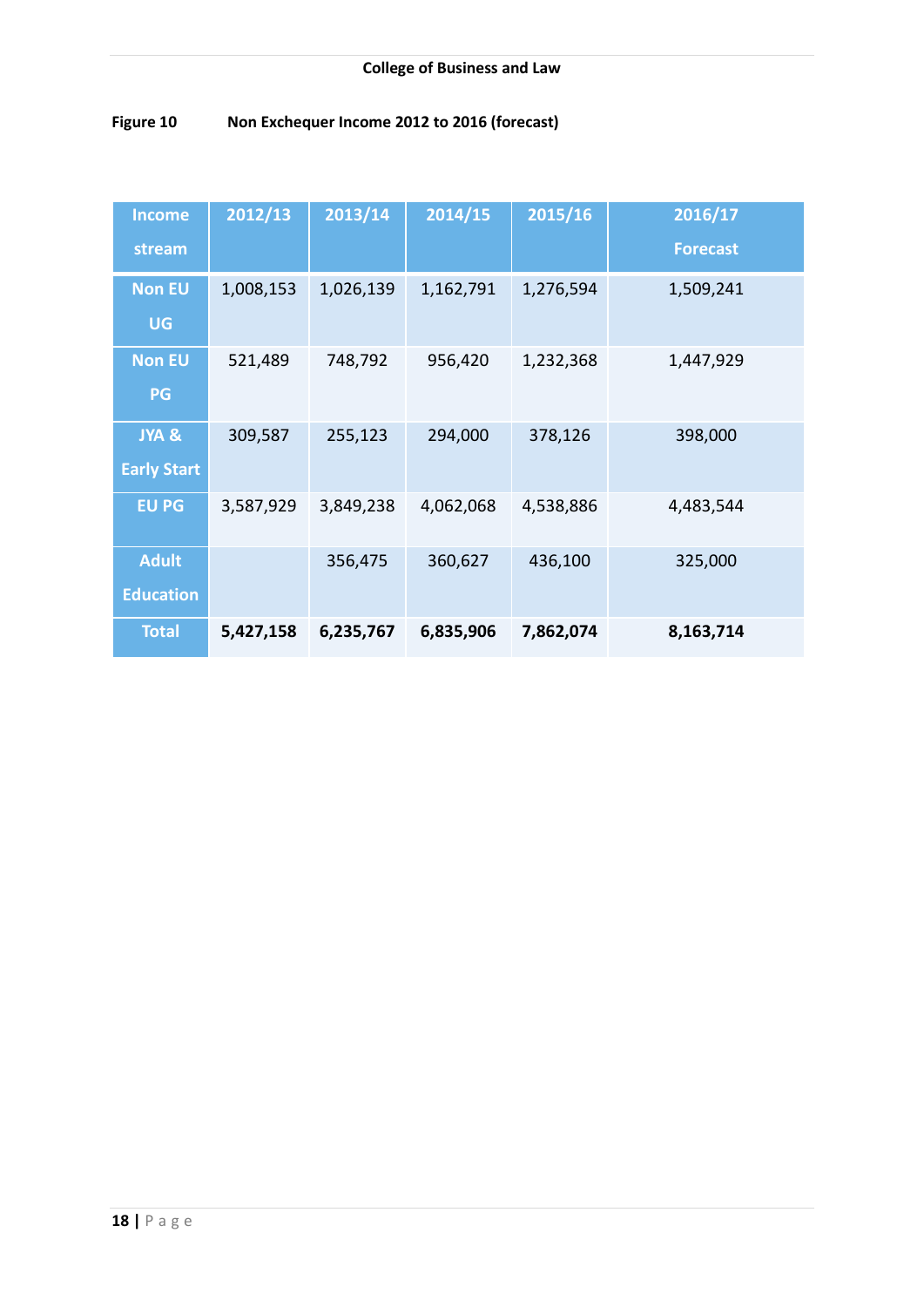#### **Figure 11 College Income and Expenditure Statement**

|                                                           | 14/15         | 15/16      | 16/17 (Forecast) |
|-----------------------------------------------------------|---------------|------------|------------------|
| <b>Total Income</b>                                       | 26,017,203    | 28,452,512 | 27,452,496       |
| <b>Expenditure</b><br><b>Central Service</b><br>overheads | 9,181,948     | 9,994,047  | 9,955,618        |
| <b>Direct Costs</b>                                       |               |            |                  |
| <b>Pay Costs</b>                                          | 16,206,948    | 15,622,513 | 16,783,538       |
| <b>Consumables</b>                                        | 1,561,203     | 1,426,492  | 1,727,320        |
| <b>Research Overhead</b>                                  | 135,676       | 139,871    | 139,000          |
| <b>Barclays Loan</b>                                      | 62,500        | 62,500     | 62,500           |
| <b>Total Costs</b>                                        | 17,966,327    | 17,251,376 | 18,712,358       |
| surplus/(deficit)                                         | (1, 131, 072) | 1,270,089  | (1,215,480)      |
| <b>College Savings Target</b>                             | 928,519       | 670,000    | 250,000          |

#### **8. Entrepreneurship**

The College of Business and Law has played a leading role in furthering the entrepreneurship agenda in UCC in recent years. In 2015, the Entrepreneurship and Innovation Taskforce of the Cork University Business School (CUBS) highlighted the opportunity that existed for CUBS and the University in entrepreneurship. In 2016, the arrival of the Blackstone LaunchPad, a University-wide entrepreneurship programme operated under the auspices of the College of Business and Law, served to create further momentum within the UCC entrepreneurial eco-system. The selection of UCC as a HEInnovate project case study enabled the University's programmes and activities to be measured against seven self-assessment factors. The College of Business and Law has worked collaboratively with those engaged in the UCC entrepreneurial eco-system, including the Office for the Vice-President of Research and Innovation, to improve cohesion in this area. Throughout 2016, the College led a number of internal and external roundtable discussion groups. This engagement and other collaborative activity resulted in the establishment in 2016 of the Entrepreneurship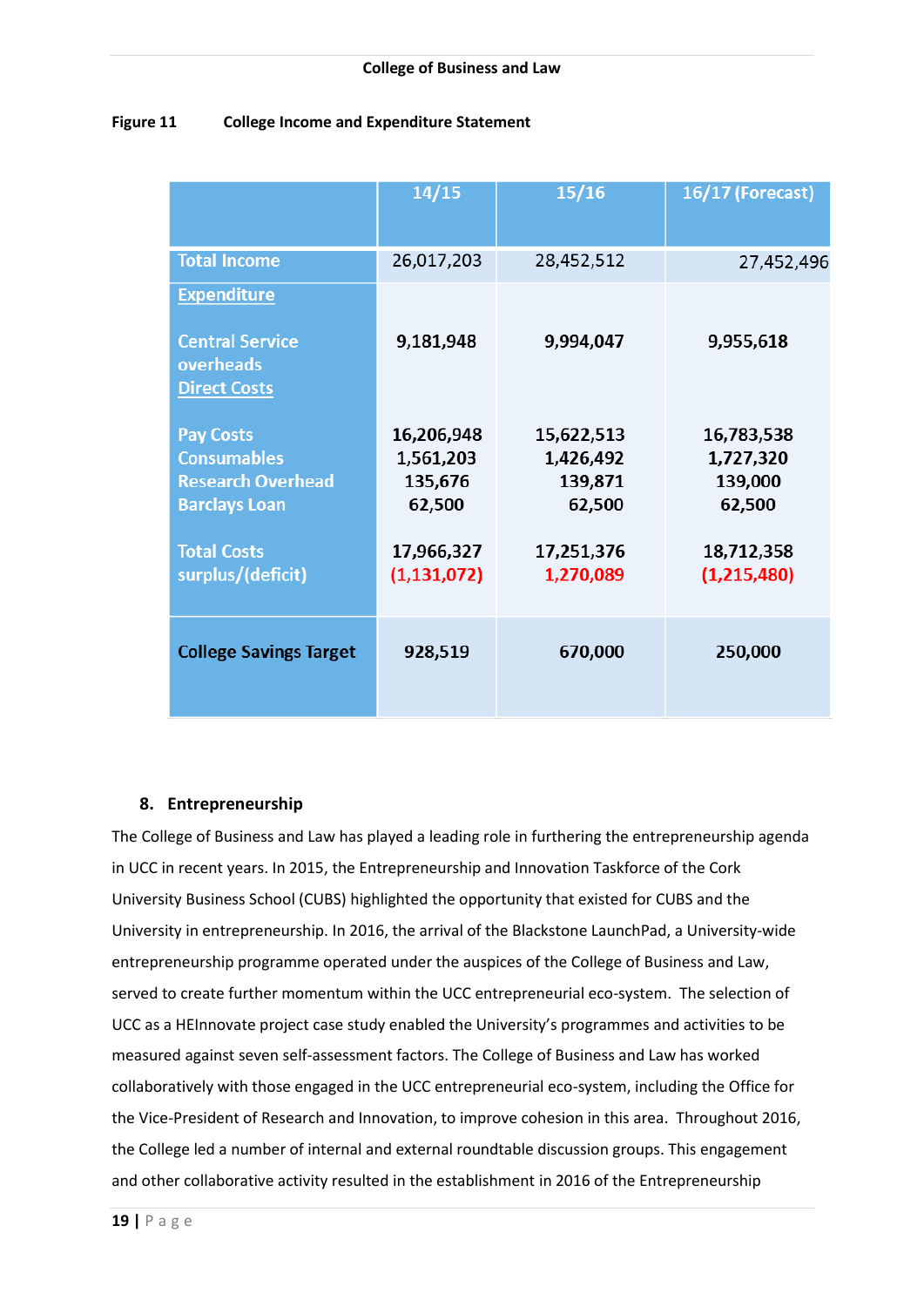Implementation Group (EIG), now chaired by Prof Joe Bogue, to further the entrepreneurship agenda, develop an entrepreneurship strategy for UCC, and to consider four issues: Strategy, Branding, Co-ordination and Resourcing in relation to entrepreneurship at UCC.

The College of Business and Law is involved in many activities that promote entrepreneurship and innovation internally and externally, such as the InterTradeIreland All-Island Innovation Programme and the CUBS Entrepreneurship Seminar Series. The business departments in the College of Business and Law have developed a significant role in delivering entrepreneurship education across UCC, by providing a diverse range of programmes to a growing cohort of undergraduate and postgraduate students across the University and providing entrepreneurship modules to PhD students. Establishment of Blackstone LaunchPad at UCC merits some additional comment. The College invested significant resource in support of the establishment of Blackstone LaunchPad at UCC during the period of this report. This initiative, based in the Creative Zone of the Boole Library (in itself an excellent example of shared spaces, with the Information Services) and is generously sponsored for a three-year period by Blackstone Charitable Foundation. Opened in March 2016, the Blackstone LaunchPad offers development support to students, staff and alumni with new ideas, irrespective of discipline or College. Although a University-wide programme, it is based in the College of Business and Law which provides project management support.

#### **9. AACSB Accreditation for CUBS**

The importance of achieving an international accreditation for CUBS cannot be underestimated. CUBS has chosen to proceed with AACSB accreditation given its currency on both sides of the Atlantic. Future revenue generation for CUBS (and also UCC via transfers) is dependent on the School achieving accreditation – it is already important to attract high quality international students and becoming increasing important to attract PG students. A key competitive threat is that a number of other HEI's in Ireland have already achieved AACSB accreditation or are further progressed in their accreditation journey than CUBS. It is imperative that we accelerate our progress in this area.

The School has had substantive engagement with AACSB in 2016 and significant baseline work has been undertaken internally in support of accreditation including establishing required Assurance of Learning processes for CUBS programmes. A mentor was appointed by AACSB in 2016 and the School has since been working on its iSER (initial self-evaluation report) which is a gap analysis on where CUBS currently stands against the 15 AACSB Standards. This report is due for submission to the accrediting body in the second quarter of 2017. Subject to its acceptance, CUBS will have five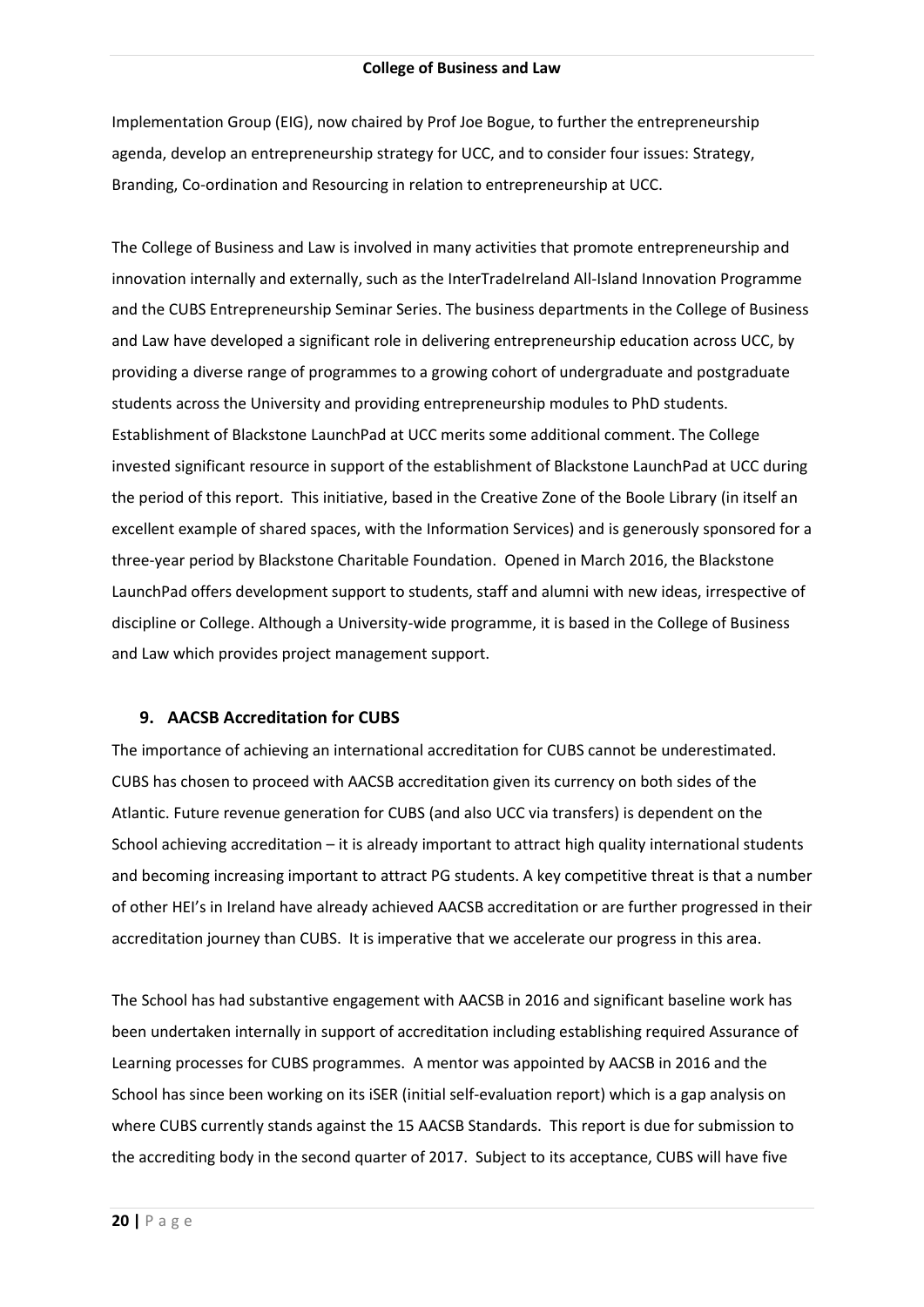years maximum to submit its SER (self-evaluation report) which will indicate how it has filled the gaps identified in its iSER and demonstrate that it fully compliant with all 15 AACSB standards. This will be followed by a formal assessment visit from AACSB. Preparing both of these reports (iSER & SER) and reconfiguring and implementing new/enhanced systems and processes requires a significant amount of work. This work will continue to require additional resources on an incremental basis and also needs recognition and support of the workload involved and those staff leading the accreditation drive which will be an ongoing iterative process into the future.

#### **10. IMI**

The College of Business and Law has taken a leadership role in supporting the UCC-IMI Alliance since the strategic alliance began. This has included seconding the College Manager to a project manager role to support the alliance, chairing and administering the UCC-IMI joint programme committee and spearheading the development, accreditation and delivery of academic programmes. The Head of College and Head of CUBS were members of the negotiating team that successfully completed the acquisition and have since been appointed to the Board of IMI as nominees of UCC's President. Since the completion of the merger, the College has supported its implementation in a number of ways. In particular, the academic working group is chaired by Prof Matthias Beck, CUBS' Professor of Management, and both the Head of College and the Head of CUBS are members of the integration steering committee. The Head of College regularly deputises for the President at IMI conferrings.

It is envisaged that CUBS' executive education will henceforth be delivered through IMI and the Lapps Quay building will become the home of CUBS' executive education. The IMI acquisition thus has major advantages for the profile and relevance of CUBS and it is also important for Business School accreditation. At the same time, for the merger with IMI to succeed, widespread engagement with the University is required. Clearly, the leadership of the academic aspects of the project falls largely to the College of Business and Law. Significant investment in time and resources is required to enable this ambition to be realised.

Since UCC's strategic alliance with IMI began, UCC has undertaken validation of IMI programmes (Type A, wholly developed and delivered by IMI) while the number of programmes developed and delivered jointly between us (Type B), has steadily increased. The following gives an account of this activity.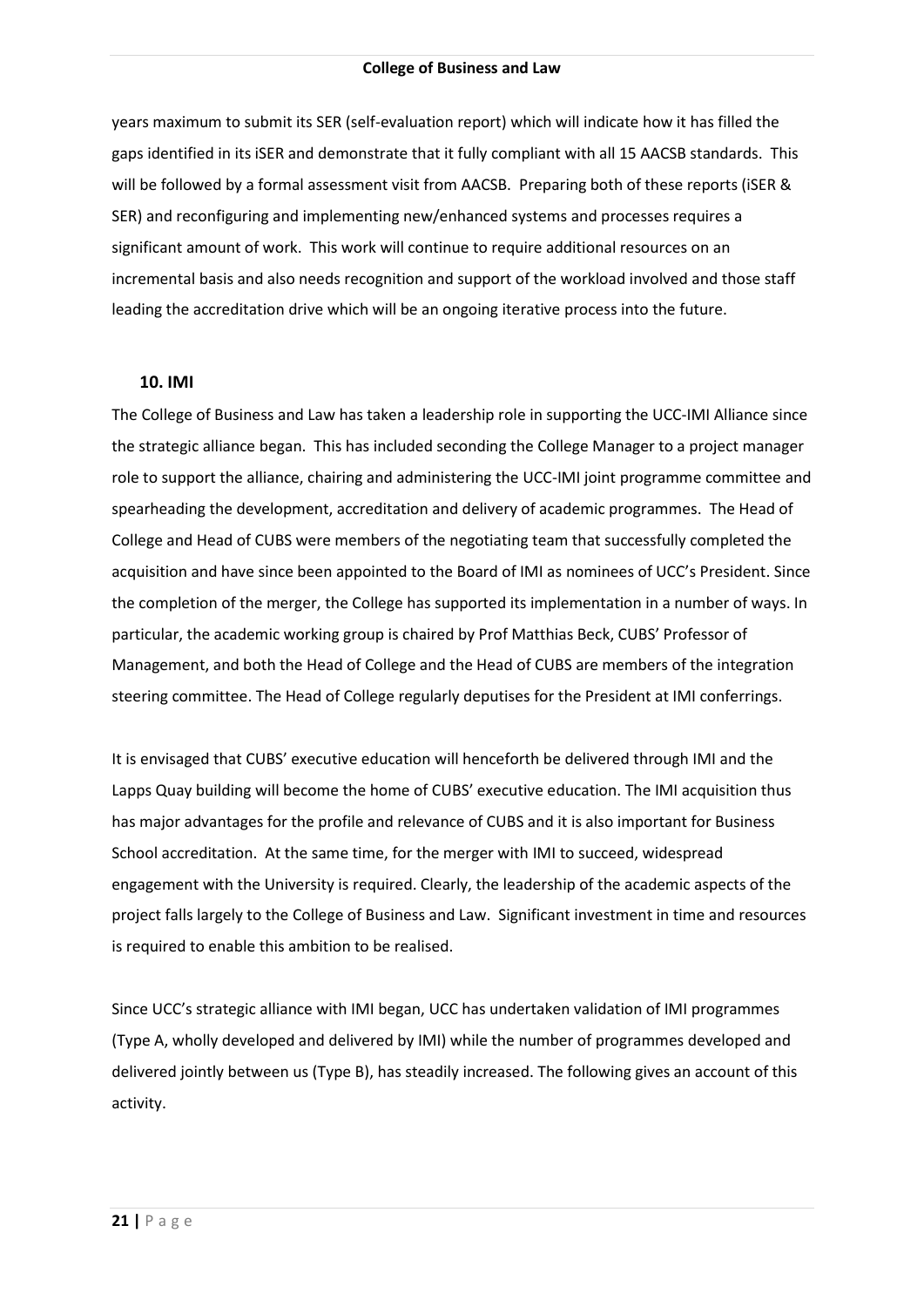| Figure 12<br>Type 'A' Programmes |
|----------------------------------|
|----------------------------------|

| <b>NFQ</b>       | <b>Credits</b> | <b>Award Title</b>                                                              | <b>Most Recent</b>     |
|------------------|----------------|---------------------------------------------------------------------------------|------------------------|
|                  |                |                                                                                 | <b>Validation Date</b> |
| $\boldsymbol{9}$ | 30             | Postgraduate Certificate in Business Finance                                    | 01 August 2014         |
| 9                | 30             | Postgraduate Certificate in Technology Leadership*                              | 06 June 2012           |
| 9                | 30             | Postgraduate Certificate in Executive Coaching                                  | 22 October 2014        |
| 9                | 30             | PG Certificate in High Performance Leadership (Dairygold)**                     | 06 December<br>2012    |
| 9                | 60             | PG Diploma in International Business Development<br>(Enterprise Ireland)**      | 24 September<br>2013   |
| 9                | 30             | PG Certificate in International Business Development                            | 20 October 2014        |
| $9\,$            | 30             | Postgraduate Certificate in Leadership                                          | 03 November<br>2014    |
| 9                | 30             | Postgraduate Certificate in Leadership Development<br>(Teagasc) **              | 03 May 2013            |
| 9                | 30             | Postgraduate Certificate in Management                                          | 24 August 2014         |
| 9                | 90             | MSc in Management Practice                                                      | 15 November<br>2012    |
| 9                | 30             | Postgraduate Certificate in Marketing and Digital Strategy                      | 05 August 2014         |
| 9                | 30             | Postgraduate Certificate in Organisational Behaviour                            | 24 October 2012        |
| 9                | 30             | Postgraduate Certificate in Organisational Development and<br>Transformation    | 18 November<br>2015    |
| 9                | 30             | Postgraduate Certificate in Regulatory Management                               | 21 December<br>2015    |
| 9                | 30             | Postgraduate Certificate in Strategic Human Resource<br>Management              | 30 October 2014        |
| 9                | 30             | Postgraduate Certificate in Strategy & Innovation                               | 26 August 2014         |
| 9                | 95             | <b>MSc in Business Practice</b>                                                 | 16 September<br>2014   |
| 9                | 95             | <b>MBS in Business Practice</b>                                                 | 16 September<br>2014   |
| 9                | 20             | Postgraduate Certificate in Management Practice for<br>Finance Professionals*** | Validation lapsed      |